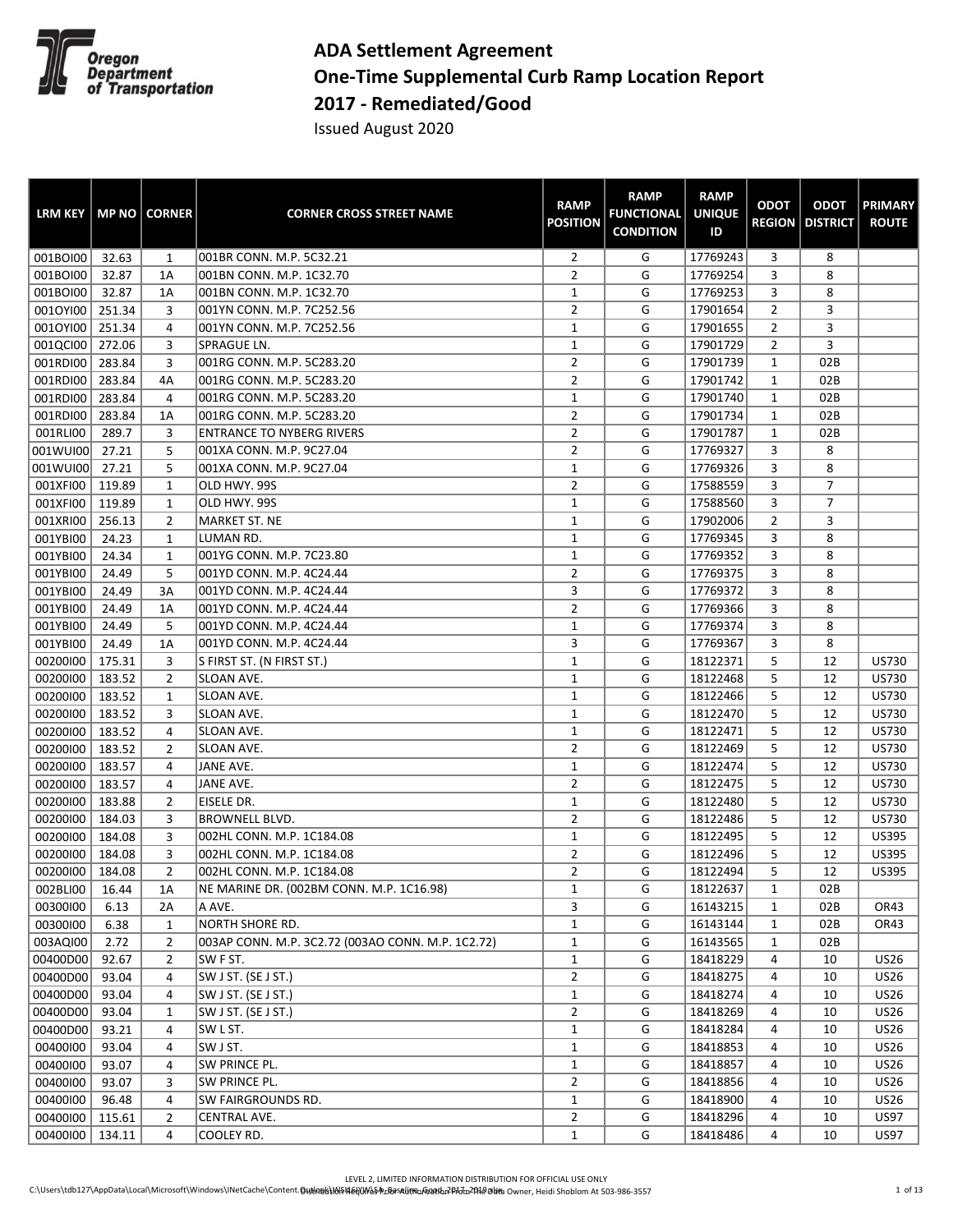| <b>LRM KEY</b> |        | <b>MP NO   CORNER</b> | <b>CORNER CROSS STREET NAME</b>    | <b>RAMP</b><br><b>POSITION</b> | <b>RAMP</b><br><b>FUNCTIONAL</b><br><b>CONDITION</b> | <b>RAMP</b><br><b>UNIQUE</b><br>ID | <b>ODOT</b>    | <b>ODOT</b><br><b>REGION   DISTRICT</b> | <b>PRIMARY</b><br><b>ROUTE</b> |
|----------------|--------|-----------------------|------------------------------------|--------------------------------|------------------------------------------------------|------------------------------------|----------------|-----------------------------------------|--------------------------------|
| 00400100       | 167.5  | 3                     | 1ST ST. (REED RD.)                 | $\mathbf{1}$                   | G                                                    | 18418622                           | 4              | 11                                      | <b>US97</b>                    |
| 00400100       | 167.5  | $\mathbf{1}$          | 1ST ST. (REED RD.)                 | $\overline{2}$                 | G                                                    | 18418617                           | 4              | 11                                      | <b>US97</b>                    |
| 00400100       | 167.5  | 4A                    | 1ST ST. (REED RD.)                 | $\mathbf 1$                    | G                                                    | 18418625                           | 4              | 11                                      | <b>US97</b>                    |
| 00400100       | 167.5  | 1                     | 1ST ST. (REED RD.)                 | $\mathbf 1$                    | G                                                    | 18418616                           | 4              | 11                                      | <b>US97</b>                    |
| 00400100       | 168.04 | 4                     | FINLEY BUTTE RD.                   | $\mathbf 1$                    | G                                                    | 18418664                           | 4              | 11                                      | <b>US97</b>                    |
| 00400100       | 168.19 | $\overline{2}$        | 6TH ST.                            | $\mathbf{1}$                   | G                                                    | 18418676                           | 4              | 11                                      | <b>US97</b>                    |
| 004DJI00       | 138.26 | $\overline{4}$        | NW SISEMORE ST.                    | $\mathbf 1$                    | G                                                    | 18429911                           | 4              | 10                                      |                                |
| 004DJI00       | 138.26 | 3                     | <b>NW SISEMORE ST.</b>             | $\mathbf 1$                    | G                                                    | 18429909                           | 4              | 10                                      |                                |
| 00700100       | 0.51   | 4                     | NE 3RD ST. (HWY. 017 M.P. 20.99)   | $\mathbf 1$                    | G                                                    | 17991437                           | 4              | 10                                      | <b>US20</b>                    |
| 00700100       | 0.86   | 3                     | NE 7TH ST.                         | $\mathbf 1$                    | G                                                    | 17991452                           | 4              | 10                                      | <b>US20</b>                    |
| 00700100       | 0.86   | 3                     | NE 7TH ST.                         | $\overline{2}$                 | G                                                    | 17991453                           | 4              | 10                                      | <b>US20</b>                    |
| 00700100       | 0.86   | $\mathbf{1}$          | NE 7TH ST.                         | $\mathbf 1$                    | G                                                    | 17991450                           | 4              | 10                                      | <b>US20</b>                    |
| 00700100       | 1.16   | 4                     | NE 12TH ST.                        | $\mathbf 1$                    | G                                                    | 17991482                           | 4              | 10                                      | <b>US20</b>                    |
| 00700100       | 2.55   | $\overline{2}$        | NE 27TH ST.                        | $\mathbf 1$                    | G                                                    | 17991768                           | 4              | 10                                      | <b>US20</b>                    |
| 00700100       | 2.65   | $\mathbf{1}$          | <b>NE BENSON WAY</b>               | $\overline{2}$                 | G                                                    | 17991775                           | 4              | 10                                      | <b>US20</b>                    |
| 00700100       | 265.4  | $\overline{2}$        | N 11TH ST. (LOCUST AVE.)           | $\overline{2}$                 | G                                                    | 17991888                           | 5              | 14                                      | <b>US20</b>                    |
| 00700100       | 265.68 | 4                     | PARK AVE.                          | $\overline{2}$                 | G                                                    | 17991902                           | 5              | 14                                      | <b>US20</b>                    |
| 00700100       | 265.83 | 4                     | EHRGOOD AVE.                       | $\mathbf{1}$                   | G                                                    | 17991914                           | 5              | 14                                      | <b>US20</b>                    |
| 00700100       | 265.9  | 6                     | N 7TH ST. (BOWER AVE.)             | $\overline{2}$                 | G                                                    | 17991924                           | 5              | 14                                      | <b>US20</b>                    |
| 00700100       | 265.9  | 4                     | N 7TH ST. (BOWER AVE.)             | $\overline{2}$                 | G                                                    | 17991921                           | 5              | 14                                      | <b>US20</b>                    |
| 00700100       | 265.99 | 4                     | S 6TH ST. (N 6TH ST.)              | $\mathbf 1$                    | G                                                    | 17991937                           | 5              | 14                                      | <b>US20</b>                    |
| 00800100       | 30.01  | $\overline{2}$        | SE 12TH AVE. (SW 12TH AVE.)        | $\mathbf 1$                    | G                                                    | 16084460                           | 5              | 12                                      | OR11                           |
| 00800100       | 30.99  | $\mathbf{1}$          | NE 1ST AVE.                        | $\mathbf{1}$                   | G                                                    | 16084406                           | 5              | 12                                      | OR11                           |
| 00900100       | 50.73  | 4                     | N FIRST AVE.                       | $\overline{2}$                 | G                                                    | 18901932                           | $\overline{2}$ | $\mathbf 1$                             | US101                          |
| 00900100       | 50.78  | 4                     | <b>NEHALEM AVE.</b>                | $\overline{2}$                 | G                                                    | 18901938                           | $\overline{2}$ | $\mathbf{1}$                            | US101                          |
| 00900100       | 50.78  | $\mathbf 1$           | NEHALEM AVE.                       | $\mathbf 1$                    | G                                                    | 18901933                           | $\overline{2}$ | $\mathbf{1}$                            | US101                          |
| 00900100       | 63.99  | 3A                    | LATIMER RD.                        | $\overline{2}$                 | G                                                    | 18902034                           | $\overline{2}$ | $\mathbf{1}$                            | US101                          |
| 00900100       | 63.99  | 3A                    | LATIMER RD.                        | $\mathbf{1}$                   | G                                                    | 18902033                           | $\overline{2}$ | 1                                       | US101                          |
| 00900100       | 63.99  | 3A                    | LATIMER RD.                        | 3                              | G                                                    | 18902035                           | 2              | 1                                       | US101                          |
| 00900100       | 87.46  | 4                     | MID BLOCK CROSSING                 | $\mathbf 1$                    | G                                                    | 18902186                           | $\overline{2}$ | 1                                       | US101                          |
| 00900100       | 113.82 | $\overline{2}$        | NW 22ND ST. (NE 22ND ST.)          | $\overline{2}$                 | G                                                    | 18900829                           | $\overline{2}$ | 4                                       | US101                          |
| 00900100       | 114.64 | $\mathbf{1}$          | N 6TH DR.                          | $\overline{2}$                 | G                                                    | 18900915                           | $\overline{2}$ | 4                                       | US101                          |
| 00900100       | 114.64 | $\mathbf{1}$          | N 6TH DR.                          | $\mathbf 1$                    | G                                                    | 18900914                           | $\overline{2}$ | 4                                       | US101                          |
| 00900100       | 114.91 | 2                     | ROAD (WAYSIDE PARKING)(SE 1ST ST.) | $\mathbf{1}$                   | G                                                    | 18900932                           | $\overline{2}$ | 4                                       | US101                          |
| 00900100       | 115.44 | 3                     | SE 9TH ST.                         | $\mathbf 1$                    | G                                                    | 18900975                           | $\overline{2}$ | 4                                       | US101                          |
| 00900100       | 116.1  | $\overline{2}$        | SE 23RD DR. (SE 23RD ST.)          | $\mathbf{1}$                   | G                                                    | 18901009                           | $\overline{2}$ | 4                                       | US101                          |
| 00900100       | 116.51 | 1                     | <b>ENTRANCE TO PARK AND RIDE</b>   | $\mathbf{1}$                   | G                                                    | 18901019                           | 2              | 4                                       | US101                          |
| 00900100       | 116.52 | 2                     | SW 29TH ST.                        | $\mathbf{1}$                   | G                                                    | 18901021                           | 2              | 4                                       | US101                          |
| 00900100       | 116.55 | 4                     | MIDBLOCK CROSSING                  | $\mathbf{1}$                   | G                                                    | 18901025                           | $\overline{2}$ | 4                                       | US101                          |
| 00900100       | 139.52 | $\mathbf{1}$          | <b>MIDBLOCK CROSSING</b>           | $\mathbf{1}$                   | G                                                    | 18901307                           | $\overline{2}$ | 4                                       | US101                          |
| 00900100       | 139.54 | 3                     | NW 15TH ST. (NE 15TH ST.)          | $\mathbf{1}$                   | G                                                    | 18901314                           | $\overline{2}$ | 4                                       | US101                          |
| 00900100       | 139.89 | 1                     | NE 10TH ST.                        | $\mathbf{1}$                   | G                                                    | 18901344                           | $\overline{2}$ | 4                                       | US101                          |
| 00900100       | 139.89 | 4                     | NE 10TH ST.                        | $\overline{2}$                 | G                                                    | 18901351                           | $\overline{2}$ | 4                                       | US101                          |
| 00900100       | 140.23 | 3                     | NW 3RD ST.                         | $\mathbf{1}$                   | G                                                    | 18901389                           | $\overline{2}$ | 4                                       | US101                          |
| 00900100       | 141.15 | 2                     | SW BAYLEY ST.                      | $\overline{2}$                 | G                                                    | 18901496                           | 2              | 4                                       | US101                          |
| 00900100       | 141.15 | 5                     | SW BAYLEY ST.                      | $\overline{2}$                 | G                                                    | 18901501                           | $\overline{2}$ | 4                                       | US101                          |
| 00900100       | 164.12 | $\overline{2}$        | 7TH ST.                            | $\mathbf{1}$                   | G                                                    | 18901608                           | $\overline{2}$ | 4                                       | US101                          |
| 00900100       | 164.12 | 3                     | 7TH ST.                            | $\mathbf{1}$                   | G                                                    | 18901609                           | $\overline{2}$ | 4                                       | US101                          |
| 00900100       | 164.16 | $\overline{2}$        | 6TH ST.                            | $\mathbf{1}$                   | G                                                    | 18901615                           | $\overline{2}$ | 4                                       | US101                          |
| 00900100       | 164.16 | 3                     | 6TH ST.                            | $\mathbf 1$                    | G                                                    | 18901616                           | $\overline{2}$ | 4                                       | US101                          |
| 00900100       | 164.16 | 3                     | 6TH ST.                            | $\overline{2}$                 | G                                                    | 18901617                           | $\overline{2}$ | 4                                       | US101                          |
| 00900100       | 164.16 | 1                     | 6TH ST.                            | $\mathbf{1}$                   | G                                                    | 18901614                           | $\overline{2}$ | 4                                       | US101                          |
| 00900100       | 164.19 | $\mathbf{1}$          | 5TH ST.                            | $\mathbf{1}$                   | G                                                    | 18901620                           | 2              | 4                                       | US101                          |
| 00900100       | 164.19 | 2                     | 5TH ST.                            | $\overline{2}$                 | G                                                    | 18901623                           | 2              | 4                                       | US101                          |
| 00900100       | 164.19 | 3                     | 5TH ST.                            | $\mathbf{1}$                   | G                                                    | 18901624                           | $\overline{2}$ | 4                                       | US101                          |
| 00900100       | 164.19 | $\mathbf{1}$          | 5TH ST.                            | $\overline{2}$                 | G                                                    | 18901621                           | $\overline{2}$ | 4                                       | US101                          |
| 00900100       | 164.19 | $\overline{2}$        | 5TH ST.                            | $\mathbf{1}$                   | G                                                    | 18901622                           | $\overline{2}$ | 4                                       | US101                          |
| 00900100       | 164.26 | $\mathbf{1}$          | 4TH ST.                            | $\mathbf{1}$                   | G                                                    | 18901627                           | $\overline{2}$ | 4                                       | US101                          |
| 00900100       | 164.26 | 1                     | 4TH ST.                            | $\overline{2}$                 | G                                                    | 18901628                           | $\overline{2}$ | 4                                       | US101                          |
| 00900100       | 164.31 | $\overline{2}$        | W 3RD ST. (E 3RD ST.)              | $\overline{2}$                 | G                                                    | 18901635                           | $\overline{2}$ | 4                                       | US101                          |

н.

œ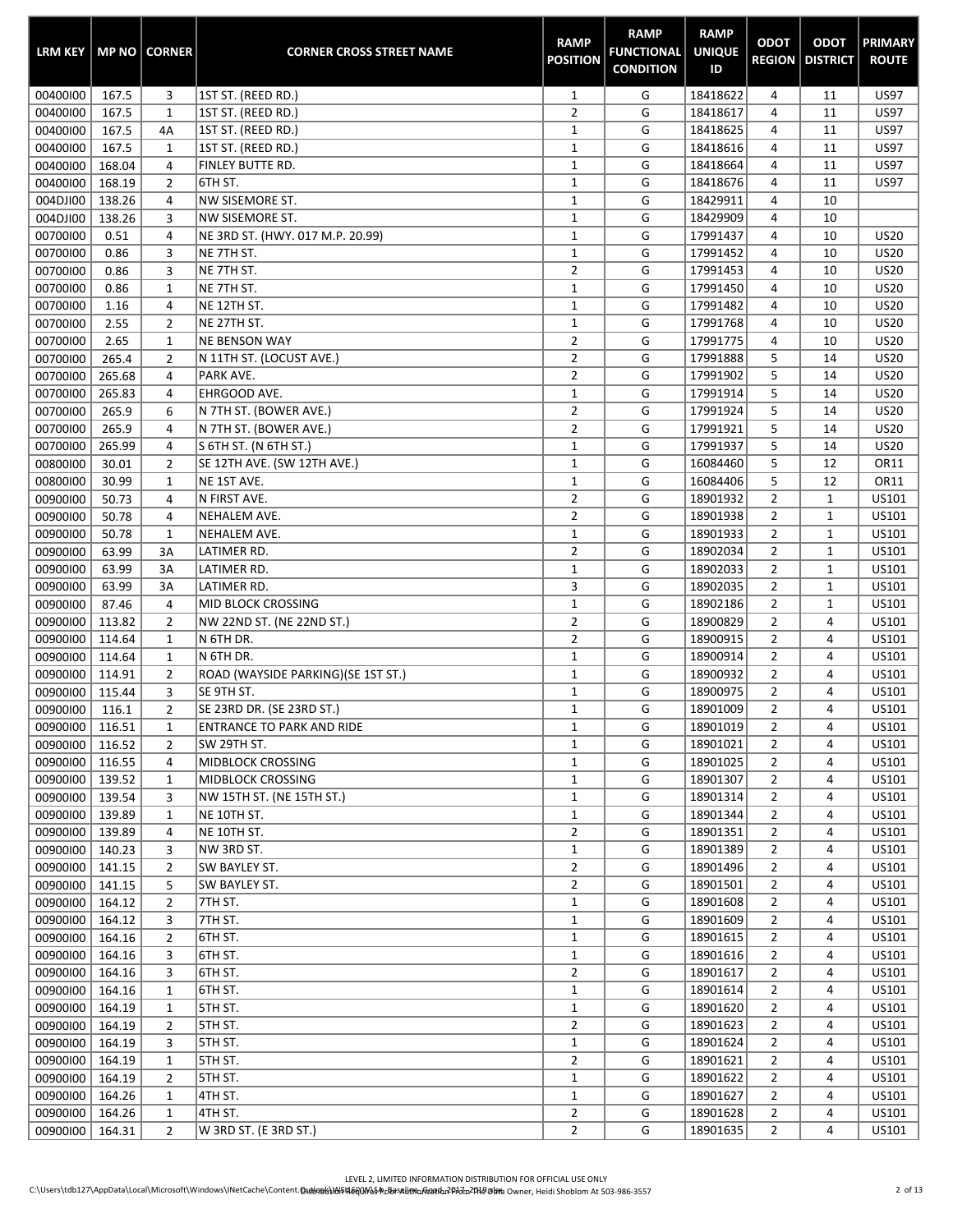| <b>LRM KEY</b>       |                  | <b>MP NO   CORNER</b>            | <b>CORNER CROSS STREET NAME</b>                     | <b>RAMP</b><br><b>POSITION</b> | <b>RAMP</b><br><b>FUNCTIONAL</b><br><b>CONDITION</b> | <b>RAMP</b><br><b>UNIQUE</b><br>ID | <b>ODOT</b><br><b>REGION  </b> | <b>ODOT</b><br><b>DISTRICT</b> | <b>PRIMARY</b><br><b>ROUTE</b> |
|----------------------|------------------|----------------------------------|-----------------------------------------------------|--------------------------------|------------------------------------------------------|------------------------------------|--------------------------------|--------------------------------|--------------------------------|
| 00900100             | 164.31           | 3                                | W 3RD ST. (E 3RD ST.)                               | 1                              | G                                                    | 18901636                           | $\overline{2}$                 | 4                              | US101                          |
| 00900100             | 164.31           | $\mathbf{1}$                     | W 3RD ST. (E 3RD ST.)                               | $\mathbf 1$                    | G                                                    | 18901633                           | $\overline{2}$                 | 4                              | US101                          |
| 00900100             | 164.31           | 4                                | W 3RD ST. (E 3RD ST.)                               | $\mathbf 1$                    | G                                                    | 18901637                           | $\overline{2}$                 | 4                              | US101                          |
| 00900100             | 164.37           | 3                                | 2ND ST.                                             | $\mathbf 1$                    | G                                                    | 18901641                           | $\overline{2}$                 | 4                              | US101                          |
| 00900100             | 164.37           | $\overline{2}$                   | 2ND ST.                                             | $\mathbf 1$                    | G                                                    | 18901639                           | $\overline{2}$                 | 4                              | US101                          |
| 00900100             | 164.37           | $\overline{2}$                   | 2ND ST.                                             | $\overline{2}$                 | G                                                    | 18901640                           | $\overline{2}$                 | 4                              | US101                          |
| 00900100             | 164.37           | 6                                | 2ND ST.                                             | $\mathbf{1}$                   | G                                                    | 18901645                           | $\overline{2}$                 | 4                              | US101                          |
| 00900100             | 164.37           | 4                                | 2ND ST.                                             | $\mathbf{1}$                   | G                                                    | 18901642                           | $\overline{2}$                 | 4                              | US101                          |
| 00900100             | 164.44           | 6                                | OCEAN VIEW DR. (YACHATS STATE PARK) (PROSPECT AVE.) | $\mathbf 1$                    | G                                                    | 18901647                           | $\overline{2}$                 | 4                              | US101                          |
| 00900100             | 211.58           | 3                                | PORTDOCK RD. (HWY. 045 M.P. 0.00)                   | $\overline{2}$                 | G                                                    | 17587300                           | 3                              | $\overline{7}$                 | US101                          |
| 00900100             | 211.58           | 4                                | PORTDOCK RD. (HWY. 045 M.P. 0.00)                   | $\mathbf 1$                    | G                                                    | 17587303                           | 3                              | 7<br>$\overline{7}$            | US101                          |
| 00900100             | 211.58           | 1                                | PORTDOCK RD. (HWY. 045 M.P. 0.00)                   | $\mathbf 1$<br>$\overline{2}$  | G<br>G                                               | 17587298                           | 3<br>3                         | 7                              | US101                          |
| 00900100<br>00900100 | 211.58<br>234.74 | 4<br>$\mathbf{1}$                | PORTDOCK RD. (HWY. 045 M.P. 0.00)<br>SIMPSON AVE.   | $\mathbf{1}$                   | G                                                    | 17587302<br>17587387               | 3                              | $\overline{7}$                 | US101<br>US101                 |
| 00900100             | 234.74           | 4                                | SIMPSON AVE.                                        | $\overline{2}$                 | G                                                    | 17587391                           | 3                              | $\overline{7}$                 | US101                          |
| 00900100             | 236.28           | 4                                | <b>ENTRANCE TO MILL CASINO</b>                      | $\overline{2}$                 | G                                                    | 17587462                           | 3                              | $\overline{7}$                 | US101                          |
| 00900100             | 236.28           | 4                                | <b>ENTRANCE TO MILL CASINO</b>                      | $\mathbf{1}$                   | G                                                    | 17587463                           | 3                              | $\overline{7}$                 | US101                          |
| 00900100             | 236.28           | 1                                | <b>ENTRANCE TO MILL CASINO</b>                      | $\mathbf 1$                    | G                                                    | 17587458                           | 3                              | $\overline{7}$                 | US101                          |
| 00900100             | 236.28           | 3                                | <b>ENTRANCE TO MILL CASINO</b>                      | $\overline{2}$                 | G                                                    | 17587460                           | 3                              | 7                              | US101                          |
| 00900100             | 237.38           | 4                                | KOOS BAY BLVD.                                      | $\mathbf 1$                    | G                                                    | 17587149                           | 3                              | $\overline{7}$                 | US101                          |
| 00900100             | 237.38           | 1                                | KOOS BAY BLVD.                                      | $\mathbf{1}$                   | G                                                    | 17587509                           | 3                              | $\overline{7}$                 | US101                          |
| 00900100             | 237.38           | 3                                | KOOS BAY BLVD.                                      | $\mathbf 1$                    | G                                                    | 17587148                           | 3                              | $\overline{7}$                 | US101                          |
| 01000100             | 0.22             | 3A                               | MONROE AVE. (PINE ST.)                              | $\overline{2}$                 | G                                                    | 16328064                           | 5                              | 13                             | <b>OR82</b>                    |
| 01000100             | 0.33             | $\mathbf{1}$                     | CHERRY ST.                                          | $\mathbf 1$                    | G                                                    | 17914043                           | 5                              | 13                             | <b>OR82</b>                    |
| 01000100             | 0.33             | 4                                | <b>CHERRY ST.</b>                                   | $\mathbf{1}$                   | G                                                    | 16327824                           | 5                              | 13                             | <b>OR82</b>                    |
| 01000100             | 0.33             | 3                                | CHERRY ST.                                          | $\mathbf{1}$                   | G                                                    | 16327823                           | 5                              | 13                             | <b>OR82</b>                    |
| 01000100             | 0.33             | $\overline{2}$                   | CHERRY ST.                                          | $\overline{2}$                 | G                                                    | 17914042                           | 5                              | 13                             | <b>OR82</b>                    |
| 01000100             | 0.39             | 4                                | <b>BALM ST.</b>                                     | $\mathbf 1$                    | G                                                    | 16327828                           | 5                              | 13                             | <b>OR82</b>                    |
| 01000100             | 0.39             | 3                                | <b>BALM ST.</b>                                     | $\mathbf 1$                    | G                                                    | 16327827                           | 5                              | 13                             | <b>OR82</b>                    |
| 01000100             | 0.39             | $\overline{2}$                   | <b>BALM ST.</b>                                     | $\overline{2}$                 | G                                                    | 17914044                           | 5                              | 13                             | <b>OR82</b>                    |
| 01000100             | 0.39             | $\mathbf{1}$                     | <b>BALM ST.</b>                                     | $\mathbf{1}$                   | G                                                    | 17914045                           | 5                              | 13                             | <b>OR82</b>                    |
| 01000100             | 0.46             | $\overline{2}$                   | WILLOW ST.                                          | $\overline{2}$                 | G                                                    | 17914047                           | 5                              | 13                             | <b>OR82</b>                    |
| 01000100             | 0.46             | 3                                | WILLOW ST.                                          | $\mathbf{1}$                   | G                                                    | 16327831                           | 5                              | 13                             | <b>OR82</b>                    |
| 01000100             | 0.46             | 4                                | WILLOW ST.                                          | $\mathbf{1}$                   | G                                                    | 16327832                           | 5                              | 13                             | <b>OR82</b>                    |
| 01000100             | 0.46             | 1                                | WILLOW ST.                                          | $\mathbf{1}$                   | G                                                    | 17914046                           | 5                              | 13                             | <b>OR82</b>                    |
| 01000100             | 0.71             | 3                                | ALBANY ST.                                          | $\mathbf{1}$                   | G                                                    | 16327842                           | 5                              | 13                             | <b>OR82</b>                    |
| 01000100             | 0.71             | 4                                | ALBANY ST.                                          | 1                              | G                                                    | 16327843                           | 5                              | 13                             | OR82                           |
| 01000100             | 0.71             | 1                                | ALBANY ST.                                          | $\mathbf{1}$                   | G                                                    | 16327840                           | 5                              | 13                             | <b>OR82</b>                    |
| 01000100             | 0.71             | $\overline{2}$                   | ALBANY ST.                                          | $\overline{2}$                 | G                                                    | 17914051                           | 5                              | 13                             | OR82                           |
| 01000100             | 0.98             | 4                                | 010AB CONN. M.P. 2C0.98                             | $\mathbf{1}$                   | G                                                    | 16327852                           | 5                              | 13                             | <b>OR82</b>                    |
| 01000100             | 0.98             | 3                                | 010AB CONN. M.P. 2C0.98                             | $\mathbf 1$                    | G                                                    | 16327851                           | 5                              | 13                             | OR82                           |
| 01000100             | 0.98             | 1                                | 010AB CONN. M.P. 2C0.98<br>010AB CONN. M.P. 2C0.98  | $\mathbf{1}$<br>$\overline{2}$ | G<br>G                                               | 16328068<br>17914055               | 5<br>5                         | 13<br>13                       | <b>OR82</b><br>OR82            |
| 01000100<br>01000100 | 0.98<br>20.3     | $\overline{2}$<br>$\overline{2}$ | ALBANY ST. (N 8TH AVE.)                             | $\mathbf{1}$                   | G                                                    | 16328056                           | 5                              | 13                             | OR82                           |
| 01200100             | 42.08            | 4                                | SECOND ST.                                          | $\overline{2}$                 | G                                                    | 17856790                           | 5                              | 13                             | OR86                           |
| 01500100             | 3                | $\overline{2}$                   | 20TH ST.                                            | $\mathbf{1}$                   | G                                                    | 18205647                           | $\overline{2}$                 | 5                              | OR126B                         |
| 01500100             | 91.7             | 4                                | N TRINITY WAY                                       | $\mathbf{1}$                   | G                                                    | 18205987                           | 4                              | 10                             | OR242                          |
| 01500100             | 91.79            | 3                                | N BROOKS CAMP RD.                                   | $\overline{2}$                 | G                                                    | 18205990                           | 4                              | 10                             | OR242                          |
| 01500100             | 92.5             | $\overline{2}$                   | S ELM ST. (N ELM ST.)                               | $\overline{2}$                 | G                                                    | 18206023                           | 4                              | 10                             | <b>US20</b>                    |
| 01500100             | 92.5             | $\overline{2}$                   | S ELM ST. (N ELM ST.)                               | $\mathbf{1}$                   | G                                                    | 18206022                           | 4                              | 10                             | <b>US20</b>                    |
| 01500100             | 92.55            | 4                                | S FIR ST. (N FIR ST.)                               | $\mathbf{1}$                   | G                                                    | 18206034                           | 4                              | 10                             | <b>US20</b>                    |
| 01500100             | 92.67            | $\mathbf{1}$                     | S LARCH ST. (N LARCH ST.)                           | $\overline{2}$                 | G                                                    | 18206045                           | 4                              | 10                             | <b>US20</b>                    |
| 01600100             | 13.14            | $\overline{2}$                   | W VINE ST. (E VINE ST.)                             | $\mathbf{1}$                   | G                                                    | 18257457                           | 2                              | 4                              | <b>US20</b>                    |
| 01600100             | 99.94            | 1                                | 016AJ CONN. (W MCKINNEY BUTTE RD.) M.P. 1C99.93     | $\overline{2}$                 | G                                                    | 18257793                           | 4                              | 10                             | <b>US20</b>                    |
| 01600100             | 99.94            | 1                                | 016AJ CONN. (W MCKINNEY BUTTE RD.) M.P. 1C99.93     | $\mathbf{1}$                   | G                                                    | 18257792                           | 4                              | 10                             | <b>US20</b>                    |
| 01700100             | 18.8             | 3                                | NW EMPIRE AVE. (NE EMPIRE AVE.)                     | $\mathbf{1}$                   | G                                                    | 18178264                           | 4                              | 10                             | <b>US20</b>                    |
| 01700100             | 20.47            | 4                                | NE REVERE AVE.                                      | $\mathbf{1}$                   | G                                                    | 18178355                           | 4                              | 10                             | <b>US20</b>                    |
| 01700100             | 20.73            | 1                                | NE NORTON AVE.                                      | $\overline{2}$                 | G                                                    | 18178369                           | 4                              | 10                             | <b>US20</b>                    |
| 01700100             | 20.94            | 1                                | NE KEARNEY AVE.                                     | $\overline{2}$                 | G                                                    | 18178382                           | 4                              | 10                             | <b>US20</b>                    |
| 01700100             | 20.94            | $\overline{2}$                   | NE KEARNEY AVE.                                     | $\mathbf{1}$                   | G                                                    | 18178383                           | 4                              | 10                             | <b>US20</b>                    |

н.

œ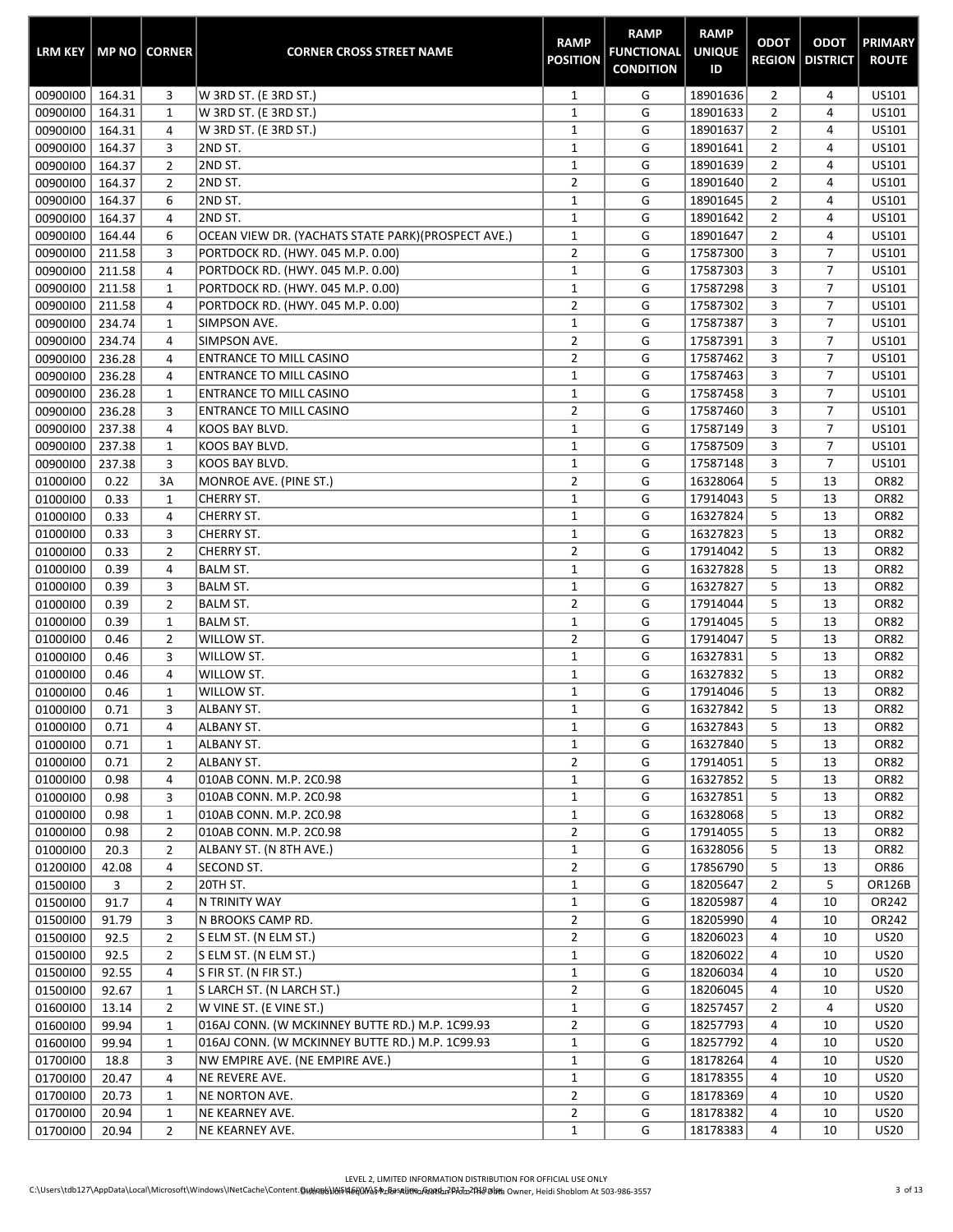| <b>LRM KEY</b> |       | <b>MP NO CORNER</b> | <b>CORNER CROSS STREET NAME</b>                   | <b>RAMP</b><br><b>POSITION</b> | <b>RAMP</b><br><b>FUNCTIONAL</b><br><b>CONDITION</b> | <b>RAMP</b><br><b>UNIQUE</b><br>ID | <b>ODOT</b>  | <b>ODOT</b><br><b>REGION   DISTRICT</b> | <b>PRIMARY</b><br><b>ROUTE</b> |
|----------------|-------|---------------------|---------------------------------------------------|--------------------------------|------------------------------------------------------|------------------------------------|--------------|-----------------------------------------|--------------------------------|
| 02000100       | 53.87 | 3                   | EDLER ST. (MAIN AVE.)                             | $\overline{2}$                 | G                                                    | 18827077                           | 4            | 11                                      | OR140                          |
| 02200100       | 6.03  | $\overline{2}$      | HWY. 270 M.P. 0.00                                | $\mathbf 1$                    | G                                                    | 17768658                           | 3            | 8                                       | OR62                           |
| 02200100       | 7.15  | 3A                  | AVE. G                                            | 3                              | G                                                    | 17768687                           | 3            | 8                                       | OR62                           |
| 02200100       | 7.15  | 3A                  | AVE. G                                            | $\overline{2}$                 | G                                                    | 17768686                           | 3            | 8                                       | OR62                           |
| 02200100       | 7.15  | 3A                  | AVE. G                                            | $\mathbf 1$                    | G                                                    | 17768685                           | 3            | 8                                       | OR62                           |
| 02200100       | 20.09 | 4A                  | <b>ROGUE RIVER DR.</b>                            | $\overline{2}$                 | G                                                    | 17768603                           | 3            | 8                                       | OR62                           |
| 02200100       | 20.09 | $\mathbf{1}$        | <b>ROGUE RIVER DR.</b>                            | $\mathbf 1$                    | G                                                    | 17768597                           | 3            | 8                                       | OR62                           |
| 02500100       | 28.63 | 3                   | W LISTER ST. (E LISTER ST.)                       | $\overline{2}$                 | G                                                    | 17755347                           | 3            | 8                                       | US199                          |
| 02600D00       | 0.01  | 5                   | 091AC FRONT. M.P. 1F1.43(026AC CONN. M.P.3C0.01)  | $\mathbf{1}$                   | G                                                    | 18931477                           | $\mathbf{1}$ | 02B                                     | <b>US26</b>                    |
| 02600D00       | 0.08  | 3                   | SW WATER AVE.                                     | $\mathbf 1$                    | G                                                    | 18931481                           | $\mathbf 1$  | 02B                                     | <b>US26</b>                    |
| 02600100       | 2.17  | 3                   | SE 28TH AVE.                                      | $\overline{2}$                 | G                                                    | 18931652                           | 1            | 02B                                     | <b>US26</b>                    |
| 02600100       | 2.22  | 1                   | SE 28TH PL.                                       | $\overline{2}$                 | G                                                    | 18931657                           | 1            | 02B                                     | <b>US26</b>                    |
| 02600100       | 3.62  | $\overline{2}$      | SE 53RD AVE.                                      | $\overline{2}$                 | G                                                    | 18931781                           | $\mathbf{1}$ | 02B                                     | <b>US26</b>                    |
| 02600100       | 4.04  | $\mathbf{1}$        | SE 62ND AVE.                                      | $\overline{2}$                 | G                                                    | 18931826                           | $\mathbf{1}$ | 02B                                     | <b>US26</b>                    |
| 02600100       | 4.69  | 3                   | LEG(FROM SE 74TH AVE.)(SE 75TH AVE.)              | $\overline{2}$                 | G                                                    | 18931909                           | $\mathbf 1$  | 02B                                     | <b>US26</b>                    |
| 02600100       | 4.89  | 4                   | LEG (FROM SE 79TH AVE.)(SE 79TH AVE.)             | $\mathbf{1}$                   | G                                                    | 18931939                           | $\mathbf{1}$ | 02B                                     | <b>US26</b>                    |
| 02600100       | 4.94  | 1                   | SE 80TH AVE.                                      | $\mathbf 1$                    | G                                                    | 18931941                           | 1            | 02B                                     | <b>US26</b>                    |
| 02600100       | 5.27  | 4                   | SE 85TH AVE.                                      | $\mathbf 1$                    | G                                                    | 18931965                           | $\mathbf{1}$ | 02B                                     | <b>US26</b>                    |
| 02600100       | 5.49  | 3                   | SE 90TH PL.                                       | $\mathbf 1$                    | G                                                    | 18931997                           | $\mathbf 1$  | 02B                                     | <b>US26</b>                    |
| 02600100       | 5.85  | 5                   | ENTRANCE TO TRIMET POWELL GARAGE                  | $\mathbf 1$                    | G                                                    | 18932035                           | 1            | 02B                                     | <b>US26</b>                    |
| 02600100       | 7.07  | 1                   | SE 119TH AVE.                                     | $\overline{2}$                 | G                                                    | 18932078                           | $\mathbf{1}$ | 02B                                     | <b>US26</b>                    |
| 02800D00       | 1.24  | $\overline{2}$      | SW 13TH ST.                                       | $\mathbf 1$                    | G                                                    | 18017291                           | 5            | 12                                      |                                |
| 02900D00       | 12.52 | 3                   | SE 9TH AVE.                                       | $\mathbf 1$                    | G                                                    | 18453914                           | $\mathbf 1$  | 02B                                     | OR8                            |
| 02900D00       | 12.61 | 4                   | SE 8TH AVE.                                       | $\overline{2}$                 | G                                                    | 18453921                           | $\mathbf{1}$ | 02B                                     | OR8                            |
| 02900D00       | 12.61 | $\mathbf 1$         | SE 8TH AVE.                                       | $\mathbf{1}$                   | G                                                    | 18453916                           | $\mathbf 1$  | 02B                                     | OR8                            |
| 02900D00       | 12.61 | 4                   | SE 8TH AVE.                                       | $\mathbf 1$                    | G                                                    | 18453920                           | $\mathbf{1}$ | 02B                                     | OR8                            |
| 02900D00       | 12.78 | 3                   | SE 6TH AVE.                                       | $\overline{2}$                 | G                                                    | 18453935                           | $\mathbf 1$  | 02B                                     | OR8                            |
| 02900D00       | 12.78 | 2                   | SE 6TH AVE.                                       | $\mathbf{1}$                   | G                                                    | 18453932                           | 1            | 02B                                     | OR8                            |
| 02900D00       | 12.78 | 4                   | SE 6TH AVE.                                       | $\mathbf 1$                    | G                                                    | 18453936                           | 1            | 02B                                     | OR8                            |
| 02900D00       | 12.78 | $\overline{2}$      | SE 6TH AVE.                                       | $\overline{2}$                 | G                                                    | 18453933                           | $\mathbf{1}$ | 02B                                     | OR8                            |
| 02900D00       | 12.86 | $\overline{2}$      | SE 5TH AVE.                                       | $\overline{2}$                 | G                                                    | 18453941                           | $\mathbf{1}$ | 02B                                     | OR8                            |
| 02900D00       | 12.86 | 4                   | SE 5TH AVE.                                       | $\mathbf{1}$                   | G                                                    | 18453944                           | 1            | 02B                                     | OR8                            |
| 02900D00       | 12.86 | 4                   | SE 5TH AVE.                                       | $\overline{2}$                 | G                                                    | 18453945                           | $\mathbf{1}$ | 02B                                     | OR8                            |
| 02900D00       | 12.86 | $\overline{2}$      | SE 5TH AVE.                                       | $\mathbf{1}$                   | G                                                    | 18453940                           | 1            | 02B                                     | OR8                            |
| 02900D00       | 12.95 | 3                   | SE 4TH AVE.                                       | $\mathbf 1$                    | G                                                    | 18453950                           | $\mathbf{1}$ | 02B                                     | OR8                            |
| 02900D00       | 12.95 | 3                   | SE 4TH AVE.                                       | $\overline{2}$                 | G                                                    | 18453951                           | 1            | 02B                                     | OR8                            |
| 02900D00       | 12.95 | 4                   | SE 4TH AVE.                                       | 1                              | G                                                    | 18453952                           | 1            | 02B                                     | OR8                            |
| 02900D00       | 12.95 | 4                   | SE 4TH AVE.                                       | $\overline{2}$                 | G                                                    | 18453953                           | 1            | 02B                                     | OR8                            |
| 02900D00       | 12.95 | $\overline{2}$      | SE 4TH AVE.                                       | $\overline{2}$                 | G                                                    | 18453949                           | 1            | 02B                                     | OR8                            |
| 02900D00       | 13.13 | 4                   | SE 2ND AVE.                                       | $\overline{2}$                 | G                                                    | 18453969                           | 1            | 02B                                     | OR8                            |
| 02900D00       | 13.21 | 4                   | HWY. 140 (S 1ST AVE.) M.P. 0.09                   | $\overline{2}$                 | G                                                    | 18453977                           | 1            | 02B                                     | OR8                            |
| 02900D00       | 13.21 | 4                   | HWY. 140 (S 1ST AVE.) M.P. 0.09                   | $\mathbf{1}$                   | G                                                    | 18453976                           | 1            | 02B                                     | OR8                            |
| 02900D00       | 13.29 | $\overline{2}$      | SW ADAMS AVE.                                     | $1\,$                          | G                                                    | 18453979                           | 1            | 02B                                     | OR8                            |
| 02900D00       | 13.29 | 4                   | SW ADAMS AVE.                                     | $\mathbf{1}$                   | G                                                    | 18453981                           | 1            | 02B                                     | OR8                            |
| 02900D00       | 13.35 | 4                   | SW BAILEY AVE.                                    | 1                              | G                                                    | 18453986                           | 1            | 02B                                     | OR8                            |
| 02900D00       | 13.35 | 3                   | SW BAILEY AVE.                                    | $\mathbf{1}$                   | G                                                    | 18453984                           | 1            | 02B                                     | OR8                            |
| 02900D00       | 13.74 | 1                   | SW ARMCO AVE.                                     | $\mathbf{1}$                   | G                                                    | 18454005                           | 1            | 02B                                     | OR8                            |
| 02900D00       | 13.74 | 3                   | SW ARMCO AVE.                                     | $\overline{2}$                 | G                                                    | 18454008                           | $\mathbf{1}$ | 02B                                     | OR8                            |
| 02900100       | 2.94  | 2A                  | 144BT CONN. M.P. 1C1.49 (029AC CONN. M.P. 2C2.94) | $1\,$                          | G                                                    | 18454605                           | 1            | 02B                                     | OR8                            |
| 02900100       | 2.94  | 2A                  | 144BT CONN. M.P. 1C1.49 (029AC CONN. M.P. 2C2.94) | $\mathbf{2}$                   | G                                                    | 18454606                           | 1            | 02B                                     | OR8                            |
| 02900100       | 2.94  | $\overline{2}$      | 144BT CONN. M.P. 1C1.49 (029AC CONN. M.P. 2C2.94) | $\overline{2}$                 | G                                                    | 18454604                           | 1            | 02B                                     | OR8                            |
| 02900100       | 2.99  | $\overline{2}$      | SW 114TH AVE.                                     | $\overline{2}$                 | G                                                    | 18454616                           | 1            | 02B                                     | OR8                            |
| 02900100       | 2.99  | 1                   | SW 114TH AVE.                                     | $\mathbf{1}$                   | G                                                    | 18454613                           | 1            | 02B                                     | OR8                            |
| 02900100       | 4.36  | 1                   | SW 141ST AVE.                                     | $\overline{2}$                 | G                                                    | 18454868                           | 1            | 02B                                     | OR8                            |
| 02900100       | 5.84  | 3A                  | SW 170TH AVE.                                     | $\overline{2}$                 | G                                                    | 18454928                           | 1            | 02B                                     | OR8                            |
| 02900100       | 5.84  | 3A                  | SW 170TH AVE.                                     | 3                              | G                                                    | 18454929                           | 1            | 02B                                     | OR8                            |
| 02900100       | 6.6   | 4                   | SW 185TH AVE.                                     | $\mathbf{1}$                   | G                                                    | 18454956                           | 1            | 02B                                     | OR8                            |
| 02900100       | 6.6   | $\overline{2}$      | SW 185TH AVE.                                     | $\overline{2}$                 | G                                                    | 18454953                           | 1            | 02B                                     | OR8                            |
| 02900100       | 6.6   | $\overline{2}$      | SW 185TH AVE.                                     | $\mathbf{1}$                   | G                                                    | 18454952                           | 1            | 02B                                     | OR8                            |
| 02900100       | 6.6   | 3                   | SW 185TH AVE.                                     | $\mathbf{1}$                   | G                                                    | 18454954                           | 1            | 02B                                     | OR8                            |

÷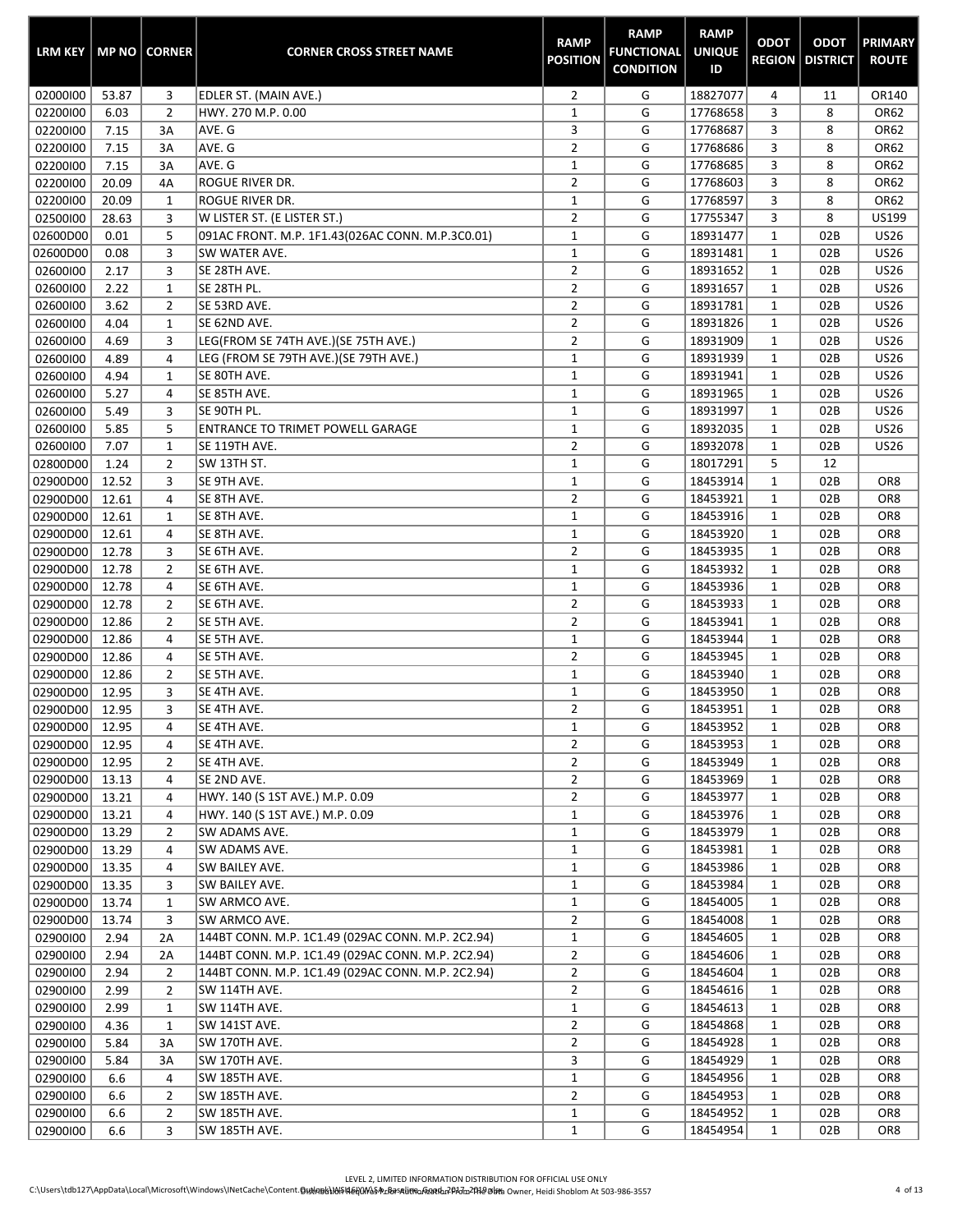| <b>LRM KEY</b>       |                | <b>MP NO   CORNER</b> | <b>CORNER CROSS STREET NAME</b>                 | <b>RAMP</b><br><b>POSITION</b> | <b>RAMP</b><br><b>FUNCTIONAL</b><br><b>CONDITION</b> | <b>RAMP</b><br><b>UNIQUE</b><br>ID | <b>ODOT</b><br><b>REGION</b> | <b>ODOT</b><br><b>DISTRICT</b> | <b>PRIMARY</b><br><b>ROUTE</b>     |
|----------------------|----------------|-----------------------|-------------------------------------------------|--------------------------------|------------------------------------------------------|------------------------------------|------------------------------|--------------------------------|------------------------------------|
| 02900100             | 6.6            | 3                     | SW 185TH AVE.                                   | $\overline{2}$                 | G                                                    | 18454955                           | $\mathbf{1}$                 | 02B                            | OR <sub>8</sub>                    |
| 02900100             | 8.32           | 3A                    | SW CORNELIUS PASS RD.                           | $\mathbf 1$                    | G                                                    | 18455001                           | $\mathbf{1}$                 | 02B                            | OR <sub>8</sub>                    |
| 02900100             | 8.32           | 4                     | <b>SW CORNELIUS PASS RD.</b>                    | $\mathbf 1$                    | G                                                    | 18455004                           | $\mathbf{1}$                 | 02B                            | OR <sub>8</sub>                    |
| 02900100             | 8.44           | 2                     | SE 75TH AVE.                                    | $\mathbf 1$                    | G                                                    | 18455010                           | $\mathbf 1$                  | 02B                            | OR <sub>8</sub>                    |
| 02900100             | 8.69           | 1                     | SE 70TH AVE.                                    | $\mathbf 1$                    | G                                                    | 18455016                           | $\mathbf 1$                  | 02B                            | OR <sub>8</sub>                    |
| 02900100             | 8.81           | $\mathbf{1}$          | SE 67TH AVE.                                    | $\overline{2}$                 | G                                                    | 18455019                           | $\mathbf 1$                  | 02B                            | OR <sub>8</sub>                    |
| 02900100             | 8.81           | $\mathbf{1}$          | SE 67TH AVE.                                    | $\mathbf{1}$                   | G                                                    | 18455018                           | $\mathbf{1}$                 | 02B                            | OR <sub>8</sub>                    |
| 02900100             | 9.73           | 4                     | SE BROOKWOOD AVE.                               | $\mathbf{1}$                   | G                                                    | 18455051                           | $\mathbf{1}$                 | 02B                            | OR <sub>8</sub>                    |
| 02900100             | 11.28          | 4                     | SE CYPRESS ST. (SE MINTER BRIDGE RD.)           | $\mathbf{1}$                   | G                                                    | 18454200                           | $\mathbf{1}$                 | 02B                            | OR <sub>8</sub>                    |
| 02900100             | 11.46          | $\overline{2}$        | SE 18TH AVE.                                    | $\mathbf 1$                    | G                                                    | 18454208                           | $\mathbf{1}$                 | 02B                            | OR <sub>8</sub>                    |
| 02900100             | 11.72          | $\mathbf{1}$          | SE 13TH AVE. (SE RIVER RD.)                     | $\overline{2}$                 | G                                                    | 18454212                           | $\mathbf{1}$                 | 02B                            | OR <sub>8</sub>                    |
| 02900100             | 12.18          | 2                     | SE MAPLE ST.                                    | $\mathbf 1$                    | G                                                    | 18454225                           | $\mathbf{1}$                 | 02B                            | OR <sub>8</sub>                    |
| 02900100             | 12.18          | 4                     | SE MAPLE ST.                                    | $\mathbf 1$                    | G                                                    | 18454227                           | $\mathbf{1}$                 | 02B                            | OR <sub>8</sub>                    |
| 02900100             | 12.44          | 4                     | HWY. 029 M.P. (2)12.41 (SE OAK ST.)             | $\mathbf{1}$                   | G                                                    | 18454241                           | $\mathbf{1}$                 | 02B                            | OR <sub>8</sub>                    |
| 02900100             | 12.53          | 3A                    | SE BASELINE ST. (SE 10TH AVE.)                  | 3                              | G                                                    | 18454250                           | $\mathbf{1}$                 | 02B                            | OR <sub>8</sub>                    |
| 02900100             | 12.53          | 3A                    | SE BASELINE ST. (SE 10TH AVE.)                  | $\overline{2}$                 | G                                                    | 18454249                           | $\mathbf{1}$                 | 02B                            | OR <sub>8</sub>                    |
| 02900100             | 12.53          | 3A                    | SE BASELINE ST. (SE 10TH AVE.)                  | $\mathbf{1}$                   | G                                                    | 18454248                           | $\mathbf{1}$                 | 02B                            | OR <sub>8</sub>                    |
| 02900100             | 12.6           | 4                     | SE 9TH AVE.                                     | $\mathbf 1$                    | G                                                    | 18454258                           | $\mathbf{1}$                 | 02B                            | OR <sub>8</sub>                    |
| 02900100             | 12.69          | 4                     | SE 8TH AVE.                                     | $\mathbf 1$                    | G                                                    | 18454266                           | $\mathbf{1}$                 | 02B                            | OR8                                |
| 02900100             | 12.69          | 1                     | SE 8TH AVE.                                     | $\overline{2}$                 | G                                                    | 18454261                           | $\mathbf{1}$                 | 02B                            | OR <sub>8</sub>                    |
| 02900100             | 12.69          | 1                     | SE 8TH AVE.                                     | $\mathbf 1$                    | G                                                    | 18454260                           | $\mathbf{1}$                 | 02B                            | OR <sub>8</sub>                    |
| 02900100             | 12.69          | 4                     | SE 8TH AVE.                                     | $\overline{2}$                 | G                                                    | 18454267                           | $\mathbf 1$                  | 02B                            | OR <sub>8</sub>                    |
| 02900100             | 12.86          | $\overline{2}$        | SE 6TH AVE.                                     | $\overline{2}$                 | G                                                    | 18454277                           | $\mathbf 1$                  | 02B                            | OR <sub>8</sub>                    |
| 02900100             | 12.86          | $\overline{2}$        | SE 6TH AVE.                                     | $\mathbf 1$                    | G                                                    | 18454276                           | $\mathbf{1}$                 | 02B                            | OR <sub>8</sub>                    |
| 02900100             | 12.93          | 1                     | SE 5TH AVE.                                     | $\mathbf{1}$                   | G                                                    | 18454282                           | $\mathbf{1}$                 | 02B                            | OR <sub>8</sub>                    |
| 02900100             | 12.93          | 3                     | SE 5TH AVE.                                     | $\mathbf{1}$                   | G                                                    | 18454286                           | $\mathbf{1}$                 | 02B                            | OR <sub>8</sub>                    |
| 02900100             | 13.04          | 3                     | SE 4TH AVE.                                     | $\mathbf 1$                    | G                                                    | 18454294                           | $\mathbf 1$                  | 02B                            | OR8                                |
| 02900100             | 13.04          | $\mathbf 1$           | SE 4TH AVE.                                     | $\mathbf 1$                    | G                                                    | 18454290                           | $\mathbf{1}$                 | 02B                            | OR <sub>8</sub>                    |
| 02900100             | 13.04          | 1                     | SE 4TH AVE.                                     | $\overline{2}$                 | G                                                    | 18454291                           | $\mathbf 1$                  | 02B                            | OR <sub>8</sub>                    |
| 02900100             | 13.04          | 4                     | SE 4TH AVE.                                     | $\overline{2}$                 | G                                                    | 18454297                           | $\mathbf{1}$                 | 02B                            | OR <sub>8</sub>                    |
| 02900100             | 13.04          | 3                     | SE 4TH AVE.                                     | $\overline{2}$                 | G<br>G                                               | 18454295                           | $\mathbf 1$                  | 02B                            | OR <sub>8</sub>                    |
| 02900100             | 13.13          | $\overline{2}$        | SE 3RD AVE.<br>SE 2ND AVE.                      | $\mathbf 1$<br>$\mathbf{1}$    | G                                                    | 18454299<br>18454304               | $\mathbf{1}$<br>$\mathbf{1}$ | 02B<br>02B                     | OR <sub>8</sub><br>OR <sub>8</sub> |
| 02900100<br>02900100 | 13.21<br>13.21 | 1                     | SE 2ND AVE.                                     | $\mathbf{1}$                   | G                                                    | 18454307                           | $\mathbf{1}$                 | 02B                            | OR <sub>8</sub>                    |
| 02900100             | 13.21          | 4<br>4                | SE 2ND AVE.                                     | $\overline{2}$                 | G                                                    | 18454308                           | $\mathbf{1}$                 | 02B                            | OR <sub>8</sub>                    |
| 02900100             | 13.58          | 3                     | SW DENNIS AVE.                                  | $\mathbf{1}$                   | G                                                    | 18454323                           | $\mathbf{1}$                 | 02B                            | OR <sub>8</sub>                    |
| 02900100             | 13.58          | 4                     | SW DENNIS AVE.                                  | 1                              | G                                                    | 18454325                           | 1                            | 02B                            | OR8                                |
| 02900100             | 13.58          | 3                     | SW DENNIS AVE.                                  | $\overline{2}$                 | G                                                    | 18454324                           | $\mathbf{1}$                 | 02B                            | OR8                                |
| 02900100             | 13.92          | $\overline{2}$        | SW MAIN ST.                                     | $\overline{2}$                 | G                                                    | 18454335                           | $\mathbf{1}$                 | 02B                            | OR8                                |
| 02900100             | 17.88          | 2A                    | HWY. 102 (QUINCE ST.) M.P. 90.64 (PACIFIC AVE.) | $\mathbf{1}$                   | G                                                    | 18454498                           | $\overline{2}$               | $\mathbf{1}$                   | OR47                               |
| 02900100             | 17.88          | 2A                    | HWY. 102 (QUINCE ST.) M.P. 90.64 (PACIFIC AVE.) | 3                              | G                                                    | 18454500                           | $\overline{2}$               | $\mathbf{1}$                   | OR47                               |
| 02900100             | 18.56          | 1A                    | MAPLE ST. (SW FERN HILL RD.)                    | $\mathbf{1}$                   | G                                                    | 18454515                           | $\overline{2}$               | 1                              | OR47                               |
| 02900100             | 18.56          | 1                     | MAPLE ST. (SW FERN HILL RD.)                    | $\mathbf{1}$                   | G                                                    | 18454514                           | $\overline{2}$               | $\mathbf{1}$                   | OR47                               |
| 02900100             | 18.56          | 3A                    | MAPLE ST. (SW FERN HILL RD.)                    | 3                              | G                                                    | 18454520                           | $\overline{2}$               | $\mathbf{1}$                   | OR47                               |
| 02900100             | 18.56          | $\overline{2}$        | MAPLE ST. (SW FERN HILL RD.)                    | $\overline{2}$                 | G                                                    | 18454519                           | $\overline{2}$               | $\mathbf{1}$                   | OR47                               |
| 02900100             | 18.56          | 1A                    | MAPLE ST. (SW FERN HILL RD.)                    | 3                              | G                                                    | 18454517                           | $\overline{2}$               | $\mathbf{1}$                   | OR47                               |
| 02900100             | 18.56          | 1A                    | MAPLE ST. (SW FERN HILL RD.)                    | $\overline{2}$                 | G                                                    | 18454516                           | $\overline{2}$               | $\mathbf{1}$                   | OR47                               |
| 02900100             | 19.18          | $\overline{2}$        | ELM ST.                                         | $\overline{2}$                 | G                                                    | 18454524                           | $\overline{2}$               | $\mathbf{1}$                   | OR47                               |
| 02900100             | 19.18          | $\mathbf{1}$          | ELM ST.                                         | $\overline{2}$                 | G                                                    | 18454522                           | $\overline{2}$               | $\mathbf{1}$                   | OR47                               |
| 02900100             | 19.18          | 2                     | ELM ST.                                         | $\mathbf{1}$                   | G                                                    | 18454523                           | $\overline{2}$               | $\mathbf{1}$                   | OR47                               |
| 02900100             | 37.87          | $\mathbf 1$           | W MAIN ST. (S YAMHILL ST.)                      | $\overline{2}$                 | G                                                    | 18454768                           | $\overline{2}$               | 3                              | OR47                               |
| 03000100             | 26.14          | $\mathbf 1$           | COMMERCIAL ST. NE (072AC CONN. M.P. 1C4.96)     | $\mathbf{1}$                   | G                                                    | 18810538                           | $\overline{2}$               | 3                              | OR22                               |
| 03000100             | 26.14          | 3                     | COMMERCIAL ST. NE (072AC CONN. M.P. 1C4.96)     | $\mathbf 1$                    | G                                                    | 18810542                           | 2                            | 3                              | OR <sub>22</sub>                   |
| 03000100             | 26.14          | 3                     | COMMERCIAL ST. NE (072AC CONN. M.P. 1C4.96)     | $\overline{2}$                 | G                                                    | 18810543                           | $\overline{2}$               | 3                              | OR22                               |
| 03000100             | 26.14          | $\overline{2}$        | COMMERCIAL ST. NE (072AC CONN. M.P. 1C4.96)     | $\mathbf{1}$                   | G                                                    | 18810540                           | $\overline{2}$               | 3                              | OR22                               |
| 030AOI00             | 25.34          | $\mathbf{1}$          | EDGEWATER ST. NW (030AT CONN. M.P. 2C24.81)     | $\overline{2}$                 | G                                                    | 18810547                           | $\overline{2}$               | 3                              |                                    |
| 03300100             | 53.84          | 4                     | SW TIMIAN ST.                                   | $\mathbf{1}$                   | G                                                    | 18972011                           | $\overline{2}$               | 4                              | <b>US20</b>                        |
| 03600100             | 30.75          | $\mathbf{1}$          | HWY. 067 (WESTGATE) M.P. 2.08                   | $\mathbf{1}$                   | G                                                    | 16095643                           | 5                            | 12                             | OR37                               |
| 03600100             | 30.75          | 4                     | HWY. 067 (WESTGATE) M.P. 2.08                   | $\mathbf{1}$                   | G                                                    | 16095647                           | 5                            | 12                             | OR37                               |
| 03600100             | 30.75          | $\mathbf{1}$          | HWY. 067 (WESTGATE) M.P. 2.08                   | $\overline{2}$                 | G                                                    | 16095642                           | 5                            | 12                             | OR37                               |

÷

÷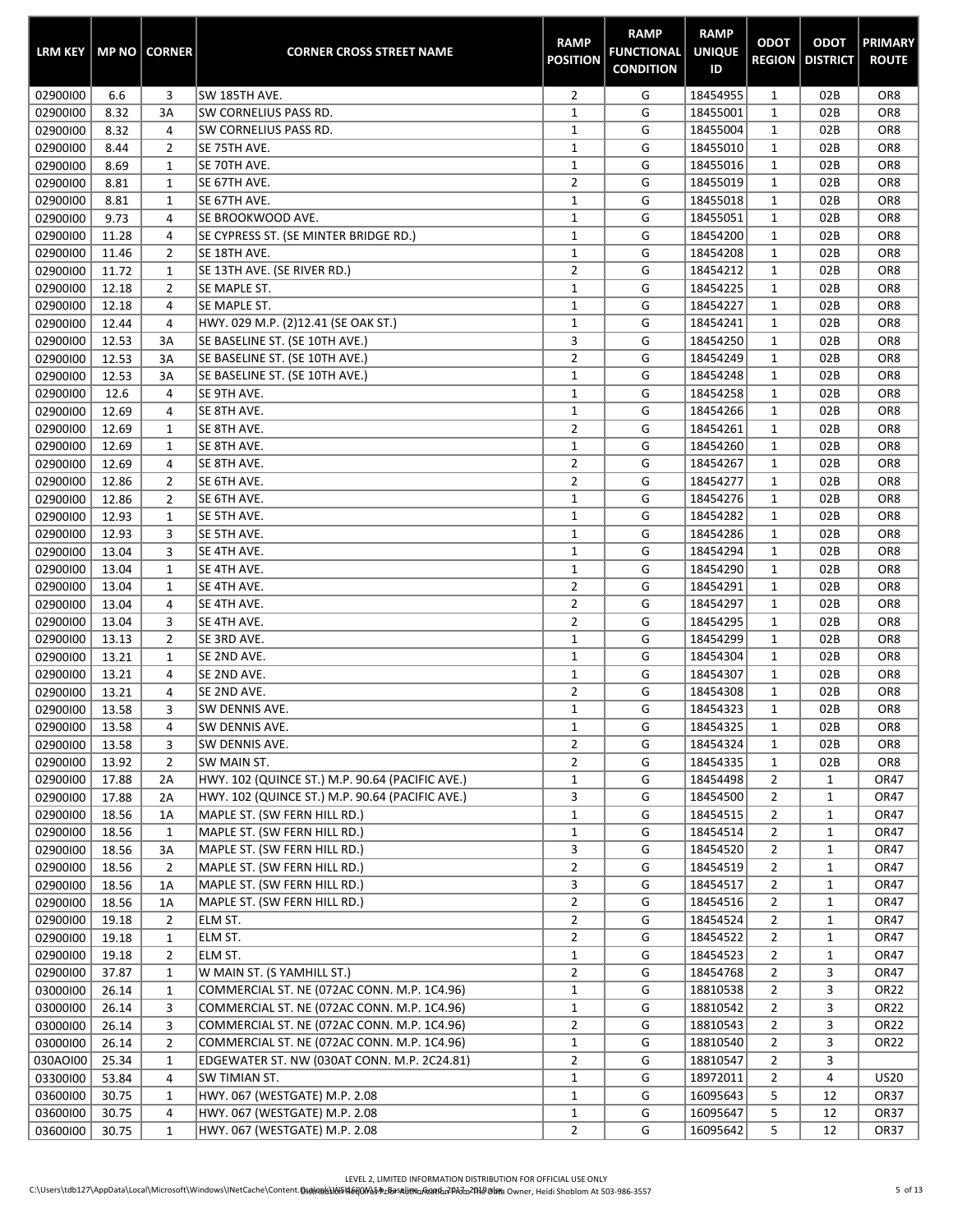| <b>LRM KEY</b> |        | MP NO CORNER   | <b>CORNER CROSS STREET NAME</b>                    | <b>RAMP</b><br><b>POSITION</b> | <b>RAMP</b><br><b>FUNCTIONAL</b><br><b>CONDITION</b> | <b>RAMP</b><br><b>UNIQUE</b><br>ID | <b>ODOT</b><br><b>REGION</b> | <b>ODOT</b><br><b>DISTRICT</b> | <b>PRIMARY</b><br><b>ROUTE</b> |
|----------------|--------|----------------|----------------------------------------------------|--------------------------------|------------------------------------------------------|------------------------------------|------------------------------|--------------------------------|--------------------------------|
| 03600100       | 30.75  | 4              | HWY. 067 (WESTGATE) M.P. 2.08                      | $\overline{2}$                 | G                                                    | 16095646                           | 5                            | 12                             | <b>OR37</b>                    |
| 03600100       | 30.75  | $\overline{2}$ | HWY. 067 (WESTGATE) M.P. 2.08                      | $\mathbf 1$                    | G                                                    | 16095644                           | 5                            | 12                             | <b>OR37</b>                    |
| 03900100       | 60.01  | $\mathbf{1}$   | NE WILSONVILLE RD.                                 | $\mathbf 1$                    | G                                                    | 19044381                           | $\overline{2}$               | 3                              | OR18                           |
| 03900100       | 60.01  | 4A             | NE WILSONVILLE RD.                                 | $\mathbf{1}$                   | G                                                    | 19044386                           | $\overline{2}$               | 3                              | OR18                           |
| 03900100       | 60.01  | 4A             | NE WILSONVILLE RD.                                 | 2                              | G                                                    | 19044387                           | $\overline{2}$               | 3                              | OR18                           |
| 03900100       | 60.01  | 4              | NE WILSONVILLE RD.                                 | $\mathbf{1}$                   | G                                                    | 19044384                           | $\overline{2}$               | 3                              | OR18                           |
| 04000100       | 2.41   | 4              | SW APPLE WAY (SW POPLAR LN.)                       | $\mathbf 1$                    | G                                                    | 18441036                           | $\mathbf{1}$                 | 02B                            | OR10                           |
| 04100100       | 18.35  | $\mathbf{1}$   | NW HARWOOD ST.                                     | $\mathbf 1$                    | G                                                    | 18178421                           | 4                            | 10                             | <b>US26</b>                    |
| 04100100       | 19.85  | 4              | <b>NE SAINT CHARLES WAY</b>                        | $\mathbf 1$                    | G                                                    | 18178549                           | 4                            | 10                             | <b>US26</b>                    |
| 04100100       | 19.85  | $\mathbf{1}$   | <b>NE SAINT CHARLES WAY</b>                        | $\mathbf 1$                    | G                                                    | 18178546                           | 4                            | 10                             | <b>US26</b>                    |
| 04700D00       | 74.05  | $\overline{2}$ | SW 12TH AVE.                                       | 2                              | G                                                    | 18929206                           | $\mathbf{1}$                 | 02B                            |                                |
| 047AQI00       | 61.09  | 3              | 047DU CONN. M.P. 8C61.08                           | $\mathbf 1$                    | G                                                    | 18929243                           | $\mathbf 1$                  | 02B                            |                                |
| 047AWI00       | 62.39  | 3              | 047DO CONN. M.P. 4C62.49                           | $\mathbf 1$                    | G                                                    | 18929269                           | $\mathbf{1}$                 | 02B                            |                                |
| 05000100       | 24.25  | 5              | ROSICKY AVE. (S MALIN RD.)                         | $\mathbf{1}$                   | G                                                    | 18785871                           | 4                            | 11                             |                                |
| 05300100       | 115.85 | $\mathbf{1}$   | NW CHERRY LN.                                      | $\overline{2}$                 | G                                                    | 18190871                           | 4                            | 10                             | <b>US26</b>                    |
| 05300100       | 115.85 | $\overline{2}$ | <b>NW CHERRY LN.</b>                               | $\mathbf 1$                    | G                                                    | 18190874                           | 4                            | 10                             | <b>US26</b>                    |
| 05400100       | 3.79   | $\overline{2}$ | W PUNKIN CENTER RD. (E PUNKIN CENTER RD.)          | 1                              | G                                                    | 16199683                           | 5                            | 12                             | <b>US395</b>                   |
| 05400100       | 4.52   | 4              | E OREGON ST.                                       | $\mathbf 1$                    | G                                                    | 16199597                           | 5                            | 12                             | <b>US395</b>                   |
| 05400100       | 4.52   | 3              | E OREGON ST.                                       | $\overline{2}$                 | G                                                    | 16199698                           | 5                            | 12                             | <b>US395</b>                   |
| 05400100       | 4.69   | $\overline{2}$ | W HARPER RD.                                       | $\mathbf 1$                    | G                                                    | 16199496                           | 5                            | 12                             | <b>US395</b>                   |
| 05400100       | 4.83   | 4              | HWY. 333 (W ELM AVE.) M.P. 7.05 (E ELM AVE.)       | $\overline{2}$                 | G                                                    | 16199704                           | 5                            | 12                             | <b>US395</b>                   |
| 05400100       | 4.83   | $\mathbf{1}$   | HWY. 333 (W ELM AVE.) M.P. 7.05 (E ELM AVE.)       | $\mathbf{1}$                   | G                                                    | 16199701                           | 5                            | 12                             | <b>US395</b>                   |
| 05400100       | 4.89   | $\overline{4}$ | W DOGWOOD AVE. (E DOGWOOD AVE.)                    | $\mathbf{1}$                   | G                                                    | 16199710                           | 5                            | 12                             | <b>US395</b>                   |
| 05400100       | 4.89   | 3              | W DOGWOOD AVE. (E DOGWOOD AVE.)                    | $\mathbf 1$                    | G                                                    | 16199709                           | 5                            | 12                             | <b>US395</b>                   |
| 05400100       | 4.93   | $\overline{2}$ | W CHERRY AVE.                                      | $\overline{2}$                 | G                                                    | 16199533                           | 5                            | 12                             | US395                          |
| 05400100       | 4.93   | $1\,$          | W CHERRY AVE.                                      | $\mathbf 1$                    | G                                                    | 16199529                           | 5                            | 12                             | <b>US395</b>                   |
| 05400100       | 4.98   | $\overline{4}$ | W BEECH AVE. (E BEECH AVE.)                        | $\mathbf 1$                    | G                                                    | 16199530                           | 5                            | 12                             | <b>US395</b>                   |
| 05400100       | 4.98   | $\mathbf{1}$   | W BEECH AVE. (E BEECH AVE.)                        | $\mathbf 1$                    | G                                                    | 16199536                           | 5                            | 12                             | <b>US395</b>                   |
| 05400100       | 5.03   | 1              | W BEEBE AVE. (E BEEBE AVE.)                        | $\mathbf{1}$                   | G                                                    | 16199713                           | 5                            | 12                             | <b>US395</b>                   |
| 05400100       | 5.09   | 3              | W JENNIE AVE. (E JENNIE AVE.)                      | $\mathbf{1}$                   | G                                                    | 16199545                           | 5                            | 12                             | <b>US395</b>                   |
| 05400100       | 5.09   | 4              | W JENNIE AVE. (E JENNIE AVE.)                      | $\mathbf{1}$                   | G                                                    | 16199717                           | 5                            | 12                             | <b>US395</b>                   |
| 05400100       | 5.22   | 3              | W JUNE AVE.                                        | $\mathbf 1$                    | G                                                    | 16199542                           | 5                            | 12                             | <b>US395</b>                   |
| 05400100       | 5.4    | $\mathbf{1}$   | W HERMISTON AVE. (E GLADYS AVE.)                   | $\mathbf 1$                    | G                                                    | 16199503                           | 5                            | 12                             | <b>US395</b>                   |
| 05400100       | 5.4    | $\overline{2}$ | W HERMISTON AVE. (E GLADYS AVE.)                   | $\overline{2}$                 | G                                                    | 16199505                           | 5                            | 12                             | <b>US395</b>                   |
| 05400100       | 5.4    | 4              | W HERMISTON AVE. (E GLADYS AVE.)                   | $\mathbf{1}$                   | G                                                    | 16199544                           | 5                            | 12                             | <b>US395</b>                   |
| 05400100       | 5.46   | $\overline{2}$ | W LOCUST AVE. (E MAIN ST.)                         | $\overline{2}$                 | G                                                    | 16199508                           | 5                            | 12                             | <b>US395</b>                   |
| 05400100       | 5.53   | 4              | W ORCHARD AVE. (E HURLBURT AVE.)                   | 1                              | G                                                    | 16199549                           | 5                            | 12                             | US395                          |
| 05400100       | 5.59   | 4              | E NEWPORT AVE.                                     | $\mathbf{1}$                   | G                                                    | 16199563                           | 5                            | 12                             | <b>US395</b>                   |
| 05800100       | 1.7    | 1              | OAK ST. SE                                         | $\mathbf{1}$                   | G                                                    | 18988446                           | $\overline{2}$               | 4                              | <b>US20</b>                    |
| 05800100       | 8.7    | 3              | TANGENT DR.                                        | $\mathbf{1}$                   | G                                                    | 18988799                           | $\overline{2}$               | 4                              | OR99E                          |
| 060AFI00       | 8.99   | $\mathbf{1}$   | 001CL CONN. M.P. 1C48.83                           | $\mathbf{1}$                   | G                                                    | 17683430                           | 3                            | 8                              |                                |
| 06200100       | 46.92  | 1              | HWY. 200 M.P. 19.49                                | $\mathbf{1}$                   | G                                                    | 16096112                           | $\overline{2}$               | 5                              | OR126                          |
| 06200100       | 46.92  | 4              | HWY. 200 M.P. 19.49                                | $\mathbf{1}$                   | G                                                    | 16096116                           | $\overline{2}$               | 5                              | OR126                          |
| 06300D00       | 19.32  | 4              | FIRST ST.                                          | $\mathbf{1}$                   | G                                                    | 17727431                           | 3                            | 8                              | OR99                           |
| 06300100       | 11.25  | $\mathbf{1}$   | W BOLZ RD. (001YB CONN. (E BOLZ RD.) M.P. 2C24.03) | $\overline{2}$                 | G                                                    | 17727521                           | 3                            | 8                              | OR99                           |
| 064ACI00       | 3.25   | 3              | 064AD CONN. M.P. 3C3.14 (064AB CONN. M.P. 1C3.16)  | $\overline{2}$                 | G                                                    | 18477561                           | $\mathbf{1}$                 | 02B                            |                                |
| 064AII00       | 6.46   | $\overline{2}$ | 064AJ CONN. M.P. 3C6.39 (064AH CONN. M.P. 1C6.43)  | $\overline{2}$                 | G                                                    | 18477579                           | $\mathbf{1}$                 | 02B                            |                                |
| 064CEI00       | 20.61  | 3A             | 064CG CONN. M.P. 4C20.00                           | $\mathbf{1}$                   | G                                                    | 18477740                           | $\mathbf{1}$                 | 02B                            |                                |
| 064CEI00       | 20.61  | 3A             | 064CG CONN. M.P. 4C20.00                           | $\overline{2}$                 | G                                                    | 18477741                           | $\mathbf{1}$                 | 02B                            |                                |
| 06600100       | 2.79   | $\overline{2}$ | <b>EIGHTEENTH ST.</b>                              | $\mathbf{1}$                   | G                                                    | 17927240                           | 5                            | 13                             | <b>US30</b>                    |
| 06600100       | 2.82   | 1              | <b>TWENTIETH ST.</b>                               | $\mathbf{1}$                   | G                                                    | 17927244                           | 5                            | 13                             | <b>US30</b>                    |
| 06600100       | 4.91   | 2A             | MCALISTER RD.                                      | $\overline{2}$                 | G                                                    | 17927301                           | 5                            | 13                             | <b>US30</b>                    |
| 06600100       | 4.91   | 2A             | MCALISTER RD.                                      | 3                              | G                                                    | 17927302                           | 5                            | 13                             | <b>US30</b>                    |
| 06600100       | 32.09  | $\overline{2}$ | G ST.                                              | $\mathbf{1}$                   | G                                                    | 17927290                           | 5                            | 13                             | OR237                          |
| 06600100       | 52.05  | 4              | <b>RESORT ST. (AUBURN AVE.)</b>                    | $\overline{2}$                 | G                                                    | 17927471                           | 5                            | 13                             | <b>US30</b>                    |
| 06600100       | 52.05  | 4              | RESORT ST. (AUBURN AVE.)                           | $\mathbf{1}$                   | G                                                    | 17927470                           | 5                            | 13                             | <b>US30</b>                    |
| 06700D00       | 3.22   | 1              | SW 3RD ST.                                         | $\mathbf{1}$                   | G                                                    | 16200296                           | 5                            | 12                             | <b>US30</b>                    |
| 06700100       | 2.22   | $\overline{2}$ | SW COURT AVE.                                      | $\mathbf{1}$                   | G                                                    | 16200361                           | 5                            | 12                             | <b>US30</b>                    |
| 06700100       | 2.22   | $\overline{2}$ | SW COURT AVE.                                      | $\overline{2}$                 | G                                                    | 16200360                           | 5                            | 12                             | <b>US30</b>                    |
| 06700100       | 2.22   | $\mathbf{1}$   | SW COURT AVE.                                      | $\mathbf{1}$                   | G                                                    | 16200359                           | 5                            | 12                             | <b>US30</b>                    |
|                |        |                |                                                    |                                |                                                      |                                    |                              |                                |                                |

÷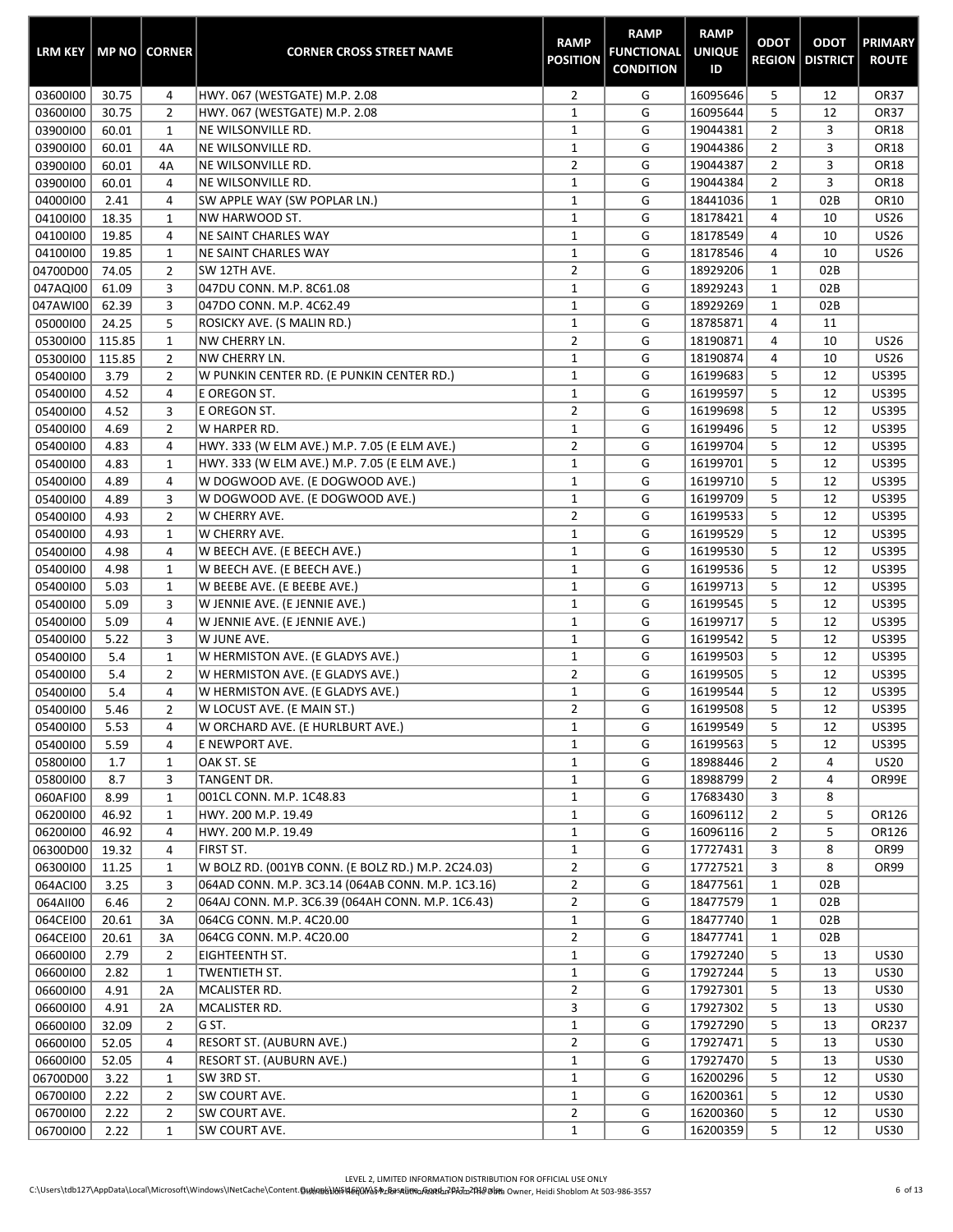| <b>LRM KEY</b>       |              | <b>MP NO   CORNER</b> | <b>CORNER CROSS STREET NAME</b>       | <b>RAMP</b><br><b>POSITION</b>   | <b>RAMP</b><br><b>FUNCTIONAL</b><br><b>CONDITION</b> | <b>RAMP</b><br><b>UNIQUE</b><br>ID | <b>ODOT</b><br><b>REGION</b> | <b>ODOT</b><br><b>DISTRICT</b> | <b>PRIMARY</b><br><b>ROUTE</b> |
|----------------------|--------------|-----------------------|---------------------------------------|----------------------------------|------------------------------------------------------|------------------------------------|------------------------------|--------------------------------|--------------------------------|
| 06700100             | 2.22         | 4                     | <b>SW COURT AVE.</b>                  | $\mathbf{1}$                     | G                                                    | 16200370                           | 5                            | 12                             | <b>US30</b>                    |
| 06700100             | 2.4          | 4                     | SW WESTGATE PL.                       | $\mathbf{1}$                     | G                                                    | 16200363                           | 5                            | 12                             | <b>US30</b>                    |
| 06700100             | 2.61         | 6                     | SW COURT AVE.                         | $\mathbf 1$                      | G                                                    | 16200431                           | 5                            | 12                             | <b>US30</b>                    |
| 06700100             | 2.61         | 6A                    | SW COURT AVE.                         | $\overline{2}$                   | G                                                    | 16200428                           | 5                            | 12                             | <b>US30</b>                    |
| 06700100             | 2.96         | 3                     | SW 9TH ST.                            | $\overline{2}$                   | G                                                    | 16200486                           | 5                            | 12                             | <b>US30</b>                    |
| 06700100             | 3.01         | 4                     | SW 8TH ST.                            | $\overline{2}$                   | G                                                    | 16200324                           | 5                            | 12                             | <b>US30</b>                    |
| 06700100             | 3.25         | 4                     | SW 3RD ST.                            | $\overline{2}$                   | G                                                    | 16200407                           | 5                            | 12                             | <b>US30</b>                    |
| 06700100             | 3.68         | 3                     | SE 6TH ST.                            | $\overline{2}$                   | G                                                    | 16200416                           | 5                            | 12                             | <b>US30</b>                    |
| 06800100             | 1.37         | 1                     | <b>NE KLICKITAT ST.</b>               | $\overline{2}$                   | G                                                    | 18881778                           | $\mathbf{1}$                 | 02B                            | OR213                          |
| 06800100             | 3.11<br>3.11 | 2A                    | SE ASH ST.<br>SE ASH ST.              | $\overline{2}$<br>$\mathbf 1$    | G<br>G                                               | 18881897<br>18881896               | $\mathbf{1}$<br>$\mathbf{1}$ | 02B<br>02B                     | OR213<br>OR213                 |
| 06800100<br>06800100 | 3.25         | 2A<br>2               | SE STARK ST.                          | $\overline{2}$                   | G                                                    | 18881910                           | 1                            | 02B                            | OR213                          |
| 06800100             | 3.25         | 2                     | SE STARK ST.                          | $\mathbf 1$                      | G                                                    | 18881909                           | $\mathbf 1$                  | 02B                            | OR213                          |
| 06800100             | 3.25         | 1                     | SE STARK ST.                          | $\mathbf 1$                      | G                                                    | 18881908                           | $\mathbf{1}$                 | 02B                            | OR213                          |
| 06800100             | 3.3          | $\mathbf{1}$          | SE WASHINGTON ST.                     | $\mathbf{1}$                     | G                                                    | 18881913                           | $\mathbf 1$                  | 02B                            | OR213                          |
| 06800100             | 3.3          | 4                     | SE WASHINGTON ST.                     | $\mathbf 1$                      | G                                                    | 18881916                           | $\mathbf{1}$                 | 02B                            | OR213                          |
| 06800100             | 3.45         | 1                     | SE YAMHILL ST.                        | $\mathbf{1}$                     | G                                                    | 18881926                           | $\mathbf{1}$                 | 02B                            | OR213                          |
| 06800100             | 3.45         | 3                     | SE YAMHILL ST.                        | $\mathbf{1}$                     | G                                                    | 18881928                           | $\mathbf{1}$                 | 02B                            | OR213                          |
| 06800100             | 3.87         | 4                     | SE MILL ST.                           | $\mathbf 1$                      | G                                                    | 18881985                           | $\mathbf{1}$                 | 02B                            | OR213                          |
| 06800100             | 3.87         | 1                     | SE MILL ST.                           | $\mathbf 1$                      | G                                                    | 18881982                           | $\mathbf{1}$                 | 02B                            | OR213                          |
| 06800100             | 3.99         | 3                     | SE HARRISON ST.                       | $\overline{2}$                   | G                                                    | 18881989                           | $\mathbf 1$                  | 02B                            | OR213                          |
| 06800100             | 4.24         | 1                     | SE DIVISION ST.                       | $\overline{2}$                   | G                                                    | 18881997                           | $\mathbf{1}$                 | 02B                            | OR213                          |
| 06800100             | 4.24         | 4                     | SE DIVISION ST.                       | $\overline{2}$                   | G                                                    | 18882002                           | $\mathbf{1}$                 | 02B                            | OR213                          |
| 06800100             | 4.24         | 4                     | SE DIVISION ST.                       | $\mathbf 1$                      | G                                                    | 18882001                           | $\mathbf{1}$                 | 02B                            | OR213                          |
| 06800100             | 4.24         | $\overline{2}$        | SE DIVISION ST.                       | $\mathbf{1}$                     | G                                                    | 18881998                           | $\mathbf{1}$                 | 02B                            | OR213                          |
| 06800100             | 4.24         | 1                     | SE DIVISION ST.                       | $\mathbf 1$                      | G                                                    | 18881996                           | $\mathbf{1}$                 | 02B                            | OR213                          |
| 06800100             | 5            | 1A                    | <b>MIDBLOCK CROSSING</b>              | $\overline{2}$                   | G                                                    | 18882053                           | $\mathbf{1}$                 | 02B                            | OR213                          |
| 06800100             | 6.24         | 4                     | SE DUKE ST.                           | $\mathbf 1$                      | G                                                    | 18882156                           | $\mathbf{1}$                 | 02B                            | OR213                          |
| 06800100             | 6.5          | 1                     | SE BYBEE BLVD.                        | $\mathbf 1$                      | G                                                    | 18882182                           | 1                            | 02B                            | OR213                          |
| 06800100             | 8.92         | 2                     | ENTRANCE TO CLACKAMAS TOWN CENTER     | $\mathbf 1$                      | G                                                    | 18882377                           | $\mathbf{1}$                 | 02B                            | OR213                          |
| 06800100             | 8.92         | 3                     | ENTRANCE TO CLACKAMAS TOWN CENTER     | $\mathbf 1$                      | G                                                    | 18882378                           | $\mathbf 1$                  | 02B                            | OR213                          |
| 06800100             | 9            | 3                     | SE MCBRIDE ST.                        | $\mathbf 1$                      | G                                                    | 18882383                           | $\mathbf{1}$                 | 02B                            | OR213                          |
| 06800100             | 9            | 4                     | SE MCBRIDE ST.                        | $\mathbf 1$                      | G                                                    | 18882384                           | $\mathbf{1}$                 | 02B                            | OR213                          |
| 06800100             | 9            | 2                     | SE MCBRIDE ST.                        | $\overline{2}$                   | G                                                    | 19055076                           | $\mathbf{1}$                 | 02B                            | OR213                          |
| 06800100             | 9.06         | 3                     | ENTRANCE TO CLACKAMAS TOWN CENTER     | $\mathbf{1}$                     | G                                                    | 18882387                           | $\mathbf{1}$                 | 02B                            | OR213                          |
| 06800100             | 9.06         | $\overline{2}$        | ENTRANCE TO CLACKAMAS TOWN CENTER     | $\mathbf{1}$                     | G                                                    | 18882386                           | $\mathbf{1}$                 | 02B                            | OR213                          |
| 06800100<br>06800100 | 9.08<br>9.08 | 3<br>4                | SE SOUTHGATE ST.<br> SE SOUTHGATE ST. | $\mathbf{1}$<br>1                | G<br>G                                               | 18882392<br>18882393               | $\mathbf{1}$<br>1            | 02B<br>02B                     | OR213<br>OR213                 |
| 06800100             | 9.08         | $\overline{2}$        | ISE SOUTHGATE ST.                     | $\overline{2}$                   | G                                                    | 19055078                           | $\mathbf{1}$                 | 02B                            | OR213                          |
| 06800100             | 9.4          | 3A                    | SE SUNNYBROOK BLVD.                   | 3                                | G                                                    | 18882408                           | $\mathbf{1}$                 | 02B                            | OR213                          |
| 06900100             | 2.42         | $\mathbf{1}$          | <b>ARROWSMITH ST.</b>                 | $\mathbf{1}$                     | G                                                    | 18727898                           | $\overline{2}$               | 5                              | OR126                          |
| 06900100             | 2.42         | 4A                    | ARROWSMITH ST.                        | $\mathbf{1}$                     | G                                                    | 18727906                           | $\overline{2}$               | 5                              | OR126                          |
| 06900100             | 2.42         | 2                     | <b>ARROWSMITH ST.</b>                 | $\mathbf{1}$                     | G                                                    | 18727899                           | 2                            | 5                              | OR126                          |
| 06900100             | 2.42         | 2A                    | ARROWSMITH ST.                        | $\mathbf{1}$                     | G                                                    | 18727900                           | $\overline{2}$               | 5                              | OR126                          |
| 06900100             | 2.42         | 2A                    | ARROWSMITH ST.                        | $\overline{2}$                   | G                                                    | 18727901                           | 2                            | 5                              | OR126                          |
| 06900100             | 2.42         | 4A                    | <b>ARROWSMITH ST.</b>                 | $\overline{2}$                   | G                                                    | 18727907                           | 2                            | 5                              | OR126                          |
| 06900100             | 2.63         | 3                     | <b>RENNE ST.</b>                      | $\mathbf{1}$                     | G                                                    | 18727910                           | $\overline{2}$               | 5                              | OR126                          |
| 06900100             | 3.1          | 3                     | W 11TH AVE.                           | $\mathbf{1}$                     | G                                                    | 18727922                           | $\overline{2}$               | 5                              | OR569                          |
| 07200D00             | 4.93         | 3                     | 030AS CONN. M.P. 2C26.17              | $\overline{2}$                   | G                                                    | 18726777                           | $\overline{2}$               | 3                              | OR99EB                         |
| 07200D00             | 5.1          | 3                     | <b>CHEMEKETA ST. NE</b>               | $\overline{2}$                   | G                                                    | 18726783                           | $\overline{2}$               | 3                              | OR <sub>22</sub>               |
| 07200D00             | 5.18         | 1                     | <b>COURT ST. NE</b>                   | $\mathbf{1}$                     | G                                                    | 18726786                           | $\overline{2}$               | 3                              | OR <sub>22</sub>               |
| 07200D00             | 5.18         | 3                     | COURT ST. NE                          | $\overline{2}$                   | G                                                    | 18726789                           | $\overline{2}$               | 3                              | OR <sub>22</sub>               |
| 07200D00             | 5.18         | 3                     | COURT ST. NE                          | $\mathbf{1}$                     | G                                                    | 18726788                           | 2                            | 3                              | OR <sub>22</sub>               |
| 07200D00             | 5.39         | 1                     | <b>COMMERCIAL ST. SE</b>              | 1                                | G                                                    | 18726798                           | 2                            | 3                              | OR22                           |
| 07200D00             | 5.47         | 4                     | LIBERTY ST. SE                        | $\mathbf{1}$                     | G                                                    | 18726812                           | $\overline{2}$               | 3                              | OR <sub>22</sub>               |
| 07200100             | 5.43         | $\overline{2}$        | <b>COMMERCIAL ST. SE</b>              | $\overline{2}$                   | G                                                    | 18726987                           | $\overline{2}$               | 3                              | OR22                           |
| 072ACI00             | 4.79         | 3                     | UNION ST. NE                          | $\overline{2}$                   | G                                                    | 18727140                           | $\overline{2}$               | 3                              |                                |
| 072ACI00             | 4.79         | 2                     | UNION ST. NE                          | $\overline{2}$<br>$\overline{2}$ | G<br>G                                               | 18727138<br>18727134               | 2<br>$\overline{2}$          | 3<br>3                         |                                |
| 072ACI00<br>072ACI00 | 4.79<br>4.79 | 1<br>3                | UNION ST. NE<br>UNION ST. NE          | $\mathbf{1}$                     | G                                                    | 18727139                           | $\overline{2}$               | 3                              |                                |
|                      |              |                       |                                       |                                  |                                                      |                                    |                              |                                |                                |

œ

ш.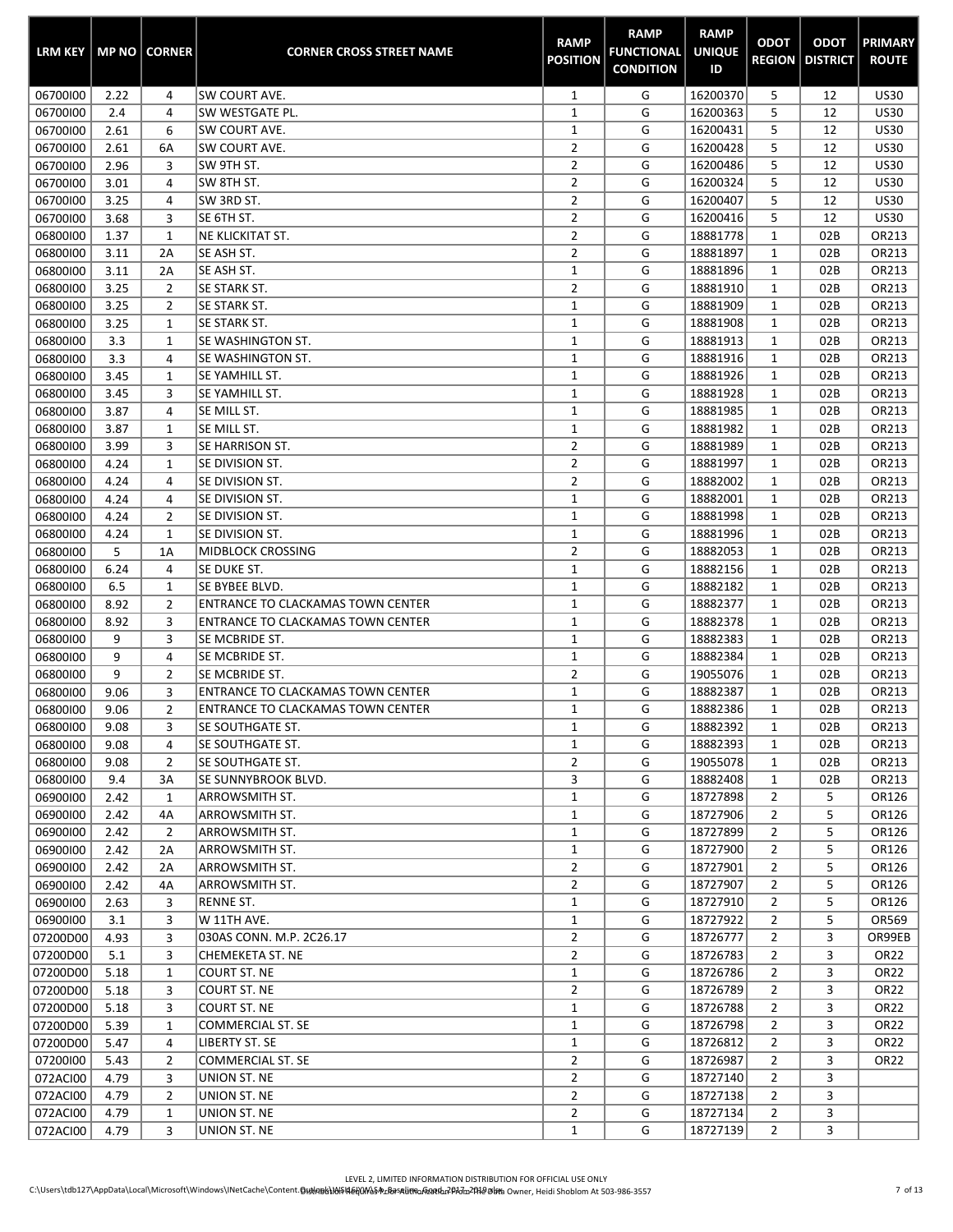| <b>LRM KEY</b> |         | <b>MP NO   CORNER</b> | <b>CORNER CROSS STREET NAME</b>       | <b>RAMP</b><br><b>POSITION</b> | <b>RAMP</b><br><b>FUNCTIONAL</b><br><b>CONDITION</b> | <b>RAMP</b><br><b>UNIQUE</b><br>ID | <b>ODOT</b><br><b>REGION</b> | <b>ODOT</b><br><b>DISTRICT</b> | <b>PRIMARY</b><br><b>ROUTE</b> |
|----------------|---------|-----------------------|---------------------------------------|--------------------------------|------------------------------------------------------|------------------------------------|------------------------------|--------------------------------|--------------------------------|
| 072ACI00       | 4.79    | 4                     | UNION ST. NE                          | 1                              | G                                                    | 18727141                           | 2                            | 3                              |                                |
| 072ACI00       | 4.79    | $\mathbf{1}$          | UNION ST. NE                          | $\mathbf 1$                    | G                                                    | 18727133                           | $\overline{2}$               | 3                              |                                |
| 072ACI00       | 4.79    | 4                     | UNION ST. NE                          | 2                              | G                                                    | 18727142                           | 2                            | 3                              |                                |
| 072ACI00       | 4.79    | $\overline{2}$        | UNION ST. NE                          | $\mathbf 1$                    | G                                                    | 18727137                           | $\overline{2}$               | 3                              |                                |
| 072AEI00       | 6.3     | 4A                    | 12TH ST. SE                           | $\mathbf 2$                    | G                                                    | 18727152                           | $\overline{2}$               | 3                              |                                |
| 08100D00       | 4.33    | 4                     | 081BQ CONN. M.P. 2C4.33               | $\mathbf{1}$                   | G                                                    | 18914614                           | $\mathbf 1$                  | 02B                            | OR99E                          |
| 08100D00       | 4.33    | 3                     | 081BQ CONN. M.P. 2C4.33               | $\mathbf 1$                    | G                                                    | 18914610                           | $\mathbf{1}$                 | 02B                            | OR99E                          |
| 08100D00       | 4.33    | 3A                    | 081BQ CONN. M.P. 2C4.33               | $\mathbf 1$                    | G                                                    | 18914611                           | $\mathbf{1}$                 | 02B                            | OR99E                          |
| 08100D00       | 4.33    | 3A                    | 081BQ CONN. M.P. 2C4.33               | $\overline{2}$                 | G                                                    | 18914612                           | $\mathbf{1}$                 | 02B                            | OR99E                          |
| 08100100       | $-4.08$ | 4A                    | <b>NE KILPATRICK ST.</b>              | $\mathbf 1$                    | G                                                    | 18914654                           | $\mathbf{1}$                 | 02B                            | OR99E                          |
| 08100100       | $-4.08$ | 4A                    | <b>NE KILPATRICK ST.</b>              | $\overline{2}$                 | G                                                    | 18914655                           | $\mathbf{1}$                 | 02B                            | OR99E                          |
| 08100100       | $-4.08$ | 2A                    | NE KILPATRICK ST.                     | $\overline{2}$                 | G                                                    | 18914652                           | $\mathbf 1$                  | 02B                            | OR99E                          |
| 08100100       | $-4.08$ | 2A                    | NE KILPATRICK ST.                     | $\mathbf 1$                    | G                                                    | 18914651                           | $\mathbf{1}$                 | 02B                            | OR99E                          |
| 08100100       | 2.73    | 3                     | SE 17TH AVE.                          | $\overline{2}$                 | G                                                    | 18914879                           | $\mathbf 1$                  | 02B                            | OR99E                          |
| 08100100       | 2.73    | 4A                    | SE 17TH AVE.                          | 3                              | G                                                    | 18914883                           | $\mathbf{1}$                 | 02B                            | OR99E                          |
| 08100100       | 2.73    | 4A                    | SE 17TH AVE.                          | $\mathbf{1}$                   | G                                                    | 18914881                           | $\mathbf{1}$                 | 02B                            | OR99E                          |
| 08100100       | 3.07    | 1                     | SE HAROLD ST.                         | $\mathbf{1}$                   | G                                                    | 18914973                           | $\mathbf{1}$                 | 02B                            | OR99E                          |
| 08100100       | 3.07    | 4                     | SE HAROLD ST.                         | $\overline{2}$                 | G                                                    | 18914980                           | $\mathbf{1}$                 | 02B                            | OR99E                          |
| 08100100       | 3.07    | 4                     | SE HAROLD ST.                         | $\mathbf 1$                    | G                                                    | 18914979                           | $\mathbf{1}$                 | 02B                            | OR99E                          |
| 08100100       | 4.49    | $\overline{2}$        | SE UMATILLA ST.                       | $\overline{2}$                 | G                                                    | 18915022                           | $\mathbf{1}$                 | 02B                            | OR99E                          |
| 08100100       | 4.49    | 1                     | SE UMATILLA ST.                       | $\mathbf 1$                    | G                                                    | 18915019                           | $\mathbf{1}$                 | 02B                            | OR99E                          |
| 08100100       | 4.64    | $\mathbf{1}$          | SE CLATSOP ST.                        | $\mathbf 1$                    | G                                                    | 18915025                           | $\mathbf 1$                  | 02B                            | OR99E                          |
| 08100100       | 4.64    | $\overline{2}$        | SE CLATSOP ST.                        | $\mathbf 1$                    | G                                                    | 18915027                           | $\mathbf 1$                  | 02B                            | OR99E                          |
| 08100100       | 4.64    | $\overline{2}$        | SE CLATSOP ST.                        | $\mathbf 2$                    | G                                                    | 18915028                           | $\mathbf{1}$                 | 02B                            | OR99E                          |
| 08100100       | 5.2     | 3                     | SE MILPORT RD.                        | $\mathbf 1$                    | G                                                    | 18915044                           | $\mathbf{1}$                 | 02B                            | OR99E                          |
| 08100100       | 5.72    | $\overline{2}$        | SE 17TH AVE. (SE HARRISON ST.)        | $\mathbf 2$                    | G                                                    | 18915051                           | $1\,$                        | 02B                            | OR99E                          |
| 08100100       | 5.93    | $\mathbf{1}$          | SE WASHINGTON ST.                     | $\mathbf 2$                    | G                                                    | 18915084                           | $\mathbf 1$                  | 02B                            | OR99E                          |
| 08100100       | 5.93    | 2                     | SE WASHINGTON ST.                     | $\mathbf 1$                    | G                                                    | 18915085                           | $\mathbf{1}$                 | 02B                            | OR99E                          |
| 08100100       | 6.23    | 2                     | SE 22ND AVE.                          | $\mathbf 1$                    | G                                                    | 18915099                           | $\mathbf 1$                  | 02B                            | OR99E                          |
| 08100100       | 6.23    | 1                     | SE 22ND AVE.                          | $\mathbf 1$                    | G                                                    | 18915096                           | $\mathbf{1}$                 | 02B                            | OR99E                          |
| 08100100       | 6.87    | $\overline{2}$        | SE PARK AVE.                          | $\mathbf{1}$                   | G                                                    | 18915130                           | $\mathbf 1$                  | 02B                            | OR99E                          |
| 08100100       | 7.41    | 3                     | SE COURTNEY AVE.                      | $\mathbf 1$                    | G                                                    | 18915146                           | $\mathbf{1}$                 | 02B                            | OR99E                          |
| 08100100       | 8.75    | $\overline{2}$        | SE VINEYARD RD.                       | $\overline{2}$                 | G                                                    | 18915217                           | $\mathbf{1}$                 | 02B                            | OR99E                          |
| 08100100       | 8.75    | $\overline{2}$        | SE VINEYARD RD.                       | $\mathbf 1$                    | G                                                    | 18915216                           | $\mathbf{1}$                 | 02B                            | OR99E                          |
| 08100100       | 11.02   | 3                     | RIVER RD. (W ARLINGTON ST.)           | $\mathbf 1$                    | G                                                    | 18914717                           | $\mathbf{1}$                 | 02B                            | OR99E                          |
| 08100100       | 11.02   | 4                     | RIVER RD. (W ARLINGTON ST.)           | $\overline{2}$                 | G                                                    | 18914719                           | $\mathbf{1}$                 | 02B                            | OR99E                          |
| 08100100       | 11.02   | 4                     | RIVER RD. (W ARLINGTON ST.)           | 1                              | G                                                    | 18914718                           | 1                            | 02B                            | OR99E                          |
| 08100100       | 21.14   | 1                     | N IVY ST. (S IVY ST.)                 | $\mathbf{1}$                   | G                                                    | 18914928                           | $\mathbf{1}$                 | 02B                            | OR99E                          |
| 08100100       | 21.14   | 4                     | N IVY ST. (S IVY ST.)                 | $\mathbf{1}$                   | G                                                    | 18914931                           | $\mathbf{1}$                 | 02B                            | OR99E                          |
| 08100100       | 21.27   | 3                     | N GRANT ST. (S GRANT ST.)             | $\mathbf{1}$                   | G                                                    | 18914935                           | $\mathbf{1}$                 | 02B                            | OR99E                          |
| 08100100       | 21.27   | $\overline{2}$        | N GRANT ST. (S GRANT ST.)             | $\mathbf 1$                    | G                                                    | 18914933                           | $\mathbf{1}$                 | 02B                            | OR99E                          |
| 08100100       | 21.42   | 1                     | N ELM ST. (S ELM ST.)                 | $\mathbf{1}$                   | G                                                    | 18914937                           | $\mathbf{1}$                 | 02B                            | OR99E                          |
| 08100100       | 21.42   | $\mathbf 1$           | N ELM ST. (S ELM ST.)                 | $\overline{2}$                 | G                                                    | 18914938                           | $\mathbf{1}$                 | 02B                            | OR99E                          |
| 08100100       | 21.42   | 4                     | N ELM ST. (S ELM ST.)                 | $\overline{2}$                 | G                                                    | 18914943                           | $\mathbf{1}$                 | 02B                            | OR99E                          |
| 08100100       | 29.54   | 3                     | J ST.                                 | $\mathbf{1}$                   | G                                                    | 18843621                           | $\overline{2}$               | 3                              | OR99E                          |
| 08100100       | 29.54   | 3                     | J ST.                                 | $\overline{2}$                 | G                                                    | 18843622                           | $\overline{2}$               | 3                              | OR99E                          |
| 08100100       | 32.87   | $\overline{4}$        | HWY. 140 (YOUNG ST.) M.P. 39.31       | $\overline{2}$                 | G                                                    | 18843731                           | $\overline{2}$               | 3                              | OR99E                          |
| 08100100       | 41.24   | 2A                    | <b>BROOKLAKE RD. NE</b>               | $\mathbf{1}$                   | G                                                    | 18843761                           | $\overline{2}$               | 3                              | OR99E                          |
| 08100100       | 41.24   | 2A                    | <b>BROOKLAKE RD. NE</b>               | $\overline{2}$                 | G                                                    | 18843762                           | $\overline{2}$               | 3                              | OR99E                          |
| 08100100       | 41.24   | $\overline{2}$        | <b>BROOKLAKE RD. NE</b>               | $\mathbf{1}$                   | G                                                    | 18843760                           | $\overline{2}$               | 3                              | OR99E                          |
| 08100100       | 46.49   | 3                     | HYACINTH ST. NE                       | $\mathbf{1}$                   | G                                                    | 18843836                           | $\overline{2}$               | 3                              |                                |
| 08100100       | 46.49   | $\mathbf{1}$          | HYACINTH ST. NE                       | $\mathbf{1}$                   | G                                                    | 18843830                           | $\overline{2}$               | 3                              |                                |
| 08100100       | 46.49   | 1A                    | HYACINTH ST. NE                       | $\mathbf{1}$                   | G                                                    | 18843831                           | $\overline{2}$               | 3                              |                                |
| 081AYI00       | $-4.6$  | 4                     | ENTRANCE TO OLD DOMINION FREIGHT LINE | $\mathbf{1}$                   | G                                                    | 18915325                           | $\mathbf{1}$                 | 02B                            |                                |
| 09100D00       | 37.6    | $\overline{2}$        | NE 5TH ST.                            | $\overline{2}$                 | G                                                    | 18830516                           | $\overline{2}$               | 3                              | OR99W                          |
| 09100D00       | 37.6    | $\mathbf{1}$          | NE 5TH ST.                            | $\mathbf{1}$                   | G                                                    | 18830514                           | $\overline{2}$               | 3                              | OR99W                          |
| 09100D00       | 37.6    | 3                     | NE 5TH ST.                            | $\mathbf{1}$                   | G                                                    | 18830517                           | $\overline{2}$               | 3                              | OR99W                          |
| 09100D00       | 37.6    | 4                     | NE 5TH ST.                            | $\overline{2}$                 | G                                                    | 18830520                           | $\overline{2}$               | 3                              | OR99W                          |
| 09100D00       | 37.6    | $\overline{2}$        | NE 5TH ST.                            | $\mathbf{1}$                   | G                                                    | 18830515                           | $\overline{2}$               | 3                              | OR99W                          |
| 09100D00       | 37.6    | 3                     | NE 5TH ST.                            | $\overline{2}$                 | G                                                    | 18830518                           | $\overline{2}$               | 3                              | OR99W                          |

н.

ш.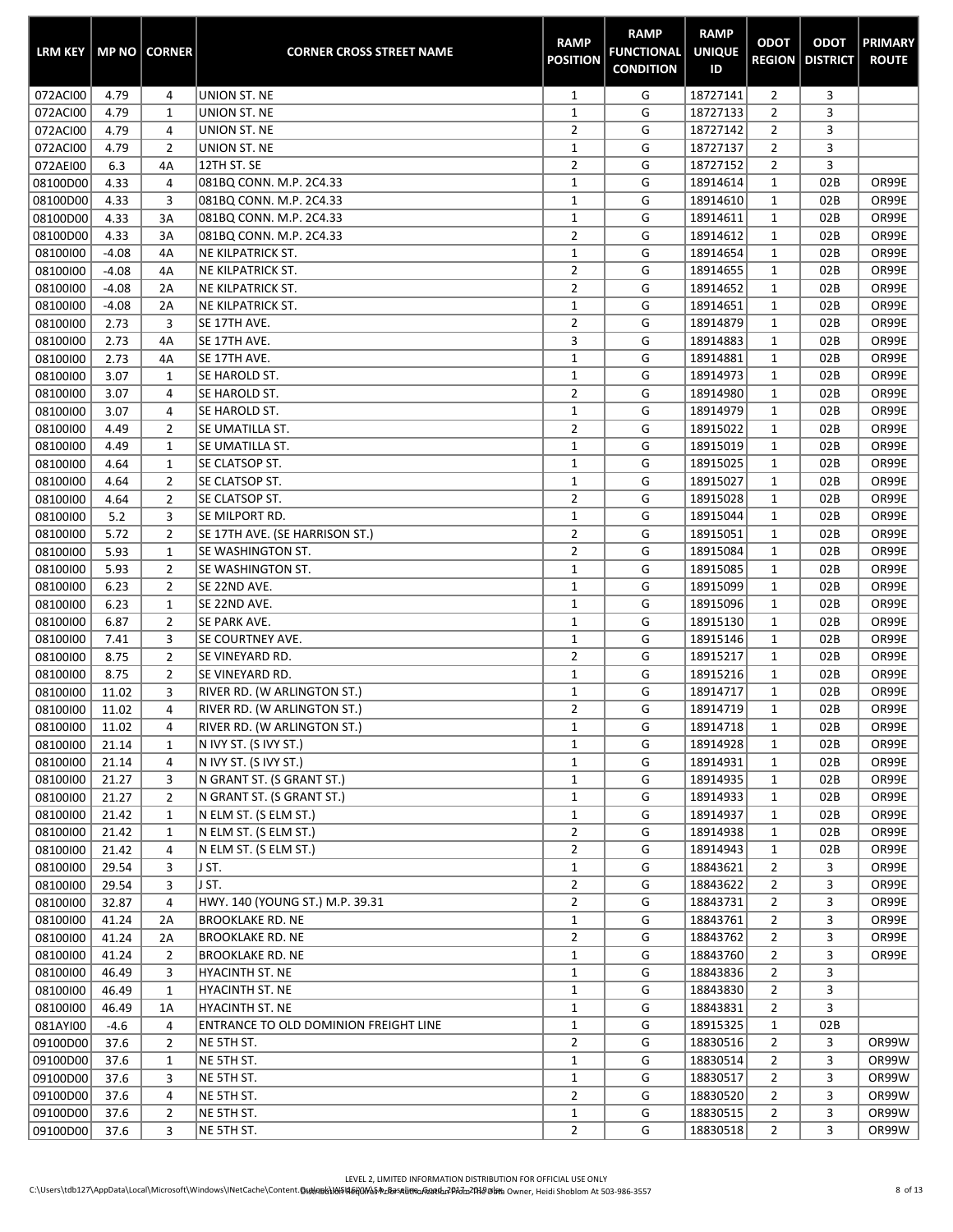| <b>LRM KEY</b>       |                | MP NO CORNER   | <b>CORNER CROSS STREET NAME</b>                                  | <b>RAMP</b><br><b>POSITION</b> | <b>RAMP</b><br><b>FUNCTIONAL</b><br><b>CONDITION</b> | <b>RAMP</b><br><b>UNIQUE</b><br>ID | <b>ODOT</b><br><b>REGION</b>     | <b>ODOT</b><br><b>DISTRICT</b> | <b>PRIMARY</b><br><b>ROUTE</b> |
|----------------------|----------------|----------------|------------------------------------------------------------------|--------------------------------|------------------------------------------------------|------------------------------------|----------------------------------|--------------------------------|--------------------------------|
| 09100D00             | 84             | 4              | SW B AVE.                                                        | $\overline{2}$                 | G                                                    | 18976516                           | $\overline{2}$                   | 4                              | <b>US20</b>                    |
| 09100100             | 4.78           | 4              | SW CAPITOL HILL RD.(SW 19TH AVE.)                                | $\mathbf 1$                    | G                                                    | 18917219                           | $\mathbf{1}$                     | 02B                            |                                |
| 09100100             | 4.82           | $\mathbf{1}$   | SW MULTNOMAH BLVD.                                               | $\mathbf 1$                    | G                                                    | 18917221                           | $\mathbf 1$                      | 02B                            |                                |
| 09100100             | 7.56           | 3              | SW 64TH AVE.(091AI CONN. M.P. 1C7.56)                            | $\mathbf 1$                    | G                                                    | 18917401                           | $\mathbf 1$                      | 02B                            |                                |
| 09100100             | 8.94           | 2A             | SW GREENBURG RD. (SW MAIN ST.)                                   | $\mathbf 1$                    | G                                                    | 18917528                           | $\mathbf 1$                      | 02B                            | OR99W                          |
| 09100100             | 8.94           | 2A             | SW GREENBURG RD. (SW MAIN ST.)                                   | 3                              | G                                                    | 18917530                           | $\mathbf{1}$                     | 02B                            | OR99W                          |
| 09100100             | 9.83           | 2A             | SW GARRETT ST.                                                   | 2                              | G                                                    | 19000127                           | $\mathbf{1}$                     | 02B                            | OR99W                          |
| 09100100             | 9.83           | 2A             | SW GARRETT ST.                                                   | $\mathbf 1$                    | G                                                    | 19000126                           | $\mathbf{1}$                     | 02B                            | OR99W                          |
| 09100100             | 9.85           | 4A             | SW SCHOOL ST.                                                    | $\overline{2}$                 | G                                                    | 19000130                           | $\mathbf{1}$                     | 02B                            | OR99W                          |
| 09100100             | 9.85           | 4A             | SW SCHOOL ST.                                                    | $\mathbf 1$                    | G                                                    | 19000129                           | $\mathbf 1$                      | 02B<br>02B                     | OR99W<br>OR99W                 |
| 09100100             | 10.36<br>10.36 | 3A             | SW GAARDE ST.(SW MCDONALD ST.)                                   | 3<br>$\mathbf 1$               | G<br>G                                               | 18916933<br>18916931               | $\mathbf 1$<br>$\mathbf 1$       | 02B                            | OR99W                          |
| 09100100<br>09100100 | 10.36          | 3A<br>3A       | SW GAARDE ST.(SW MCDONALD ST.)<br>SW GAARDE ST.(SW MCDONALD ST.) | $\overline{2}$                 | G                                                    | 18916932                           | $\mathbf 1$                      | 02B                            | OR99W                          |
| 09100100             | 10.55          | $\mathbf{1}$   | <b>SW CANTERBURY LN.</b>                                         | $\mathbf{1}$                   | G                                                    | 18916943                           | $\mathbf 1$                      | 02B                            | OR99W                          |
| 09100100             | 10.55          | 4              | <b>SW CANTERBURY LN.</b>                                         | $\mathbf{1}$                   | G                                                    | 18916946                           | $\mathbf{1}$                     | 02B                            | OR99W                          |
| 09100100             | 11.46          | 5              | SW 116TH AVE.(SW DURHAM RD.)                                     | $\mathbf 1$                    | G                                                    | 18916985                           | $\mathbf{1}$                     | 02B                            | OR99W                          |
| 09100100             | 11.46          | 3              | SW 116TH AVE.(SW DURHAM RD.)                                     | $\overline{2}$                 | G                                                    | 18916983                           | $\mathbf 1$                      | 02B                            | OR99W                          |
| 09100100             | 11.92          | $\overline{2}$ | SW FISCHER RD.                                                   | $\mathbf 1$                    | G                                                    | 18916992                           | $\mathbf{1}$                     | 02B                            | OR99W                          |
| 09100100             | 23.51          | $\overline{2}$ | N SCHOOL ST.                                                     | $\mathbf 1$                    | G                                                    | 18830710                           | $\overline{2}$                   | 3                              | OR99W                          |
| 09100100             | 26.17          | $\overline{2}$ | SE 10TH ST.                                                      | $\mathbf 1$                    | G                                                    | 18830808                           | $\overline{2}$                   | 3                              | OR99W                          |
| 09100100             | 26.17          | $\mathbf{1}$   | SE 10TH ST.                                                      | 2                              | G                                                    | 18830807                           | $\overline{2}$                   | 3                              | OR99W                          |
| 09100100             | 32.29          | 3A             | MADISON ST.                                                      | 2                              | G                                                    | 18830844                           | $\overline{2}$                   | 3                              | OR99W                          |
| 09100100             | 32.46          | 4              | <b>ADAMS ST.</b>                                                 | $\mathbf{1}$                   | G                                                    | 18830864                           | $\overline{2}$                   | 3                              | OR99W                          |
| 09100100             | 32.46          | $1\,$          | ADAMS ST.                                                        | $\overline{\mathbf{c}}$        | G                                                    | 18830859                           | $\overline{2}$                   | 3                              | OR99W                          |
| 09100100             | 32.46          | 3              | ADAMS ST.                                                        | $\overline{2}$                 | G                                                    | 18830863                           | $\overline{2}$                   | 3                              | OR99W                          |
| 09100100             | 32.46          | 3              | <b>ADAMS ST.</b>                                                 | $\mathbf 1$                    | G                                                    | 18830862                           | $\overline{2}$                   | 3                              | OR99W                          |
| 09100100             | 32.46          | $\mathbf{1}$   | ADAMS ST.                                                        | $\mathbf 1$                    | G                                                    | 18830858                           | $\overline{2}$                   | 3                              | OR99W                          |
| 09100100             | 37.61          | $\overline{2}$ | NW 5TH ST. (NE 5TH ST.)                                          | 2                              | G                                                    | 18831013                           | $\overline{2}$                   | 3                              | OR99W                          |
| 09100100             | 37.61          | 4              | NW 5TH ST. (NE 5TH ST.)                                          | $\overline{\mathbf{c}}$        | G                                                    | 18831017                           | $\overline{2}$                   | 3                              | OR99W                          |
| 09100100             | 37.61          | 3              | NW 5TH ST. (NE 5TH ST.)                                          | $\mathbf{1}$                   | G                                                    | 18831014                           | $\overline{2}$                   | 3                              | OR99W                          |
| 09100100             | 37.61          | $\mathbf{1}$   | NW 5TH ST. (NE 5TH ST.)                                          | $\mathbf{1}$                   | G                                                    | 18831010                           | $\overline{2}$                   | 3                              | OR99W                          |
| 09100100             | 37.61          | $\mathbf{1}$   | NW 5TH ST. (NE 5TH ST.)                                          | $\overline{2}$                 | G                                                    | 18831011                           | $\overline{2}$                   | 3                              | OR99W                          |
| 09100100             | 37.61          | $\overline{2}$ | NW 5TH ST. (NE 5TH ST.)                                          | $\mathbf{1}$                   | G                                                    | 18831012                           | $\overline{2}$                   | 3                              | OR99W                          |
| 09100100             | 37.61          | 4              | NW 5TH ST. (NE 5TH ST.)                                          | $\mathbf 1$                    | G                                                    | 18831016                           | $\overline{2}$                   | 3                              | OR99W                          |
| 09100100             | 44.17          | $\overline{2}$ | <b>INEZ LN.</b>                                                  | $\mathbf 1$                    | G                                                    | 18831108                           | $\overline{2}$                   | 3                              | OR99W                          |
| 09100100             | 44.26          | $\overline{4}$ | E RICE LN.                                                       | $\overline{2}$                 | G                                                    | 18831116                           | $\overline{2}$                   | 3                              | OR99W                          |
| 09100100             | 44.26          | $\mathbf{1}$   | E RICE LN.                                                       | 1                              | G                                                    | 18831111                           | 2                                | 3                              | OR99W                          |
| 09100100             | 44.39          | 1              | W 1ST ST. (E ROSEDELL AVE.)                                      | $\overline{2}$                 | G                                                    | 18831118                           | 2                                | 3                              | OR99W                          |
| 09100100             | 44.39          | 1              | W 1ST ST. (E ROSEDELL AVE.)                                      | $\mathbf{1}$                   | G                                                    | 18831117                           | $\overline{2}$                   | 3                              | OR99W                          |
| 09100100             | 44.61          | 6              | MADDOX AVE. (W 4TH ST.)                                          | $\mathbf{1}$                   | G                                                    | 18831145                           | $\overline{2}$                   | 3                              | OR99W                          |
| 09100100             | 44.61          | $\overline{2}$ | MADDOX AVE. (W 4TH ST.)                                          | $\mathbf 1$                    | G                                                    | 18831138                           | $\overline{2}$                   | 3                              | OR99W                          |
| 09100100             | 44.61          | $\overline{2}$ | MADDOX AVE. (W 4TH ST.)                                          | $\overline{2}$                 | G                                                    | 18831139                           | $\overline{2}$                   | 3                              | OR99W                          |
| 09100100             | 44.66          | 3              | WOODSON ST.                                                      | $\mathbf{1}$                   | G                                                    | 18831150                           | $\overline{2}$                   | 3                              | OR99W                          |
| 09100100             | 44.68          | $\overline{2}$ | HWY. 153 (5TH ST.) M.P. 6.23                                     | $\mathbf{1}$                   | G                                                    | 18831155                           | $\overline{2}$                   | 3                              | OR99W<br>OR99W                 |
| 09100100             | 44.75          | 4              | 6TH ST. (HWY. 153 (NURSERY ST.) M.P. 6.30)                       | $\mathbf{1}$                   | G                                                    | 18831169                           | $\overline{2}$                   | 3                              |                                |
| 09100100             | 44.75          | $\overline{2}$ | 6TH ST. (HWY. 153 (NURSERY ST.) M.P. 6.30)                       | $\overline{2}$<br>$\mathbf{1}$ | G<br>G                                               | 18831167<br>18831170               | $\overline{2}$                   | 3<br>3                         | OR99W                          |
| 09100100<br>09100100 | 44.8<br>83.98  | 1<br>4         | CHURCH ST.<br>SW B AVE.                                          | $\mathbf{1}$                   | G                                                    | 18976687                           | $\overline{2}$<br>$\overline{2}$ | 4                              | OR99W<br><b>US20</b>           |
| 09100100             | 84.73          | 4              | MIDBLOCK CROSSING                                                | $\mathbf{1}$                   | G                                                    | 18976729                           | $\overline{2}$                   | 4                              | OR99W                          |
| 09200100             | 7.32           | 3A             | HWY 123 (NW BRIDGE AVE.)M.P.(2)0.00                              | $\overline{2}$                 | G                                                    | 18973080                           | $\mathbf{1}$                     | 02B                            | <b>US30</b>                    |
| 09200100             | 8.35           | 1              | NW 108TH AVE.                                                    | $\overline{2}$                 | G                                                    | 18973115                           | $\mathbf{1}$                     | 02B                            | <b>US30</b>                    |
| 09200100             | 13.22          | 4A             | NW CORNELIUS PASS RD.                                            | $\overline{2}$                 | G                                                    | 18972721                           | $\mathbf{1}$                     | 02B                            | <b>US30</b>                    |
| 09200100             | 13.22          | 4A             | NW CORNELIUS PASS RD.                                            | $\mathbf{1}$                   | G                                                    | 18972720                           | $\mathbf{1}$                     | 02B                            | <b>US30</b>                    |
| 09200100             | 13.22          | 4A             | NW CORNELIUS PASS RD.                                            | 3                              | G                                                    | 18972722                           | $\mathbf{1}$                     | 02B                            | <b>US30</b>                    |
| 09200100             | 47.03          | 3              | W 2ND ST.                                                        | $\mathbf{1}$                   | G                                                    | 18972975                           | $\overline{2}$                   | $\mathbf{1}$                   | <b>US30</b>                    |
| 09200100             | 47.03          | $\overline{2}$ | W 2ND ST.                                                        | $\mathbf{1}$                   | G                                                    | 18972974                           | $\overline{2}$                   | $\mathbf{1}$                   | <b>US30</b>                    |
| 09200100             | 47.03          | 4              | W 2ND ST.                                                        | $\mathbf{1}$                   | G                                                    | 18972976                           | $\overline{2}$                   | $\mathbf{1}$                   | <b>US30</b>                    |
| 09200100             | 47.03          | 5              | W 2ND ST.                                                        | $\mathbf{1}$                   | G                                                    | 18972978                           | $\overline{2}$                   | $\mathbf{1}$                   | <b>US30</b>                    |
| 09200100             | 97.41          | 3              | 27TH ST.                                                         | $\mathbf{1}$                   | G                                                    | 18973228                           | $\overline{2}$                   | $\mathbf{1}$                   | <b>US30</b>                    |
| 09200100             | 97.41          | $\overline{2}$ | 27TH ST.                                                         | $\mathbf{1}$                   | G                                                    | 18973227                           | $\overline{2}$                   | $\mathbf{1}$                   | <b>US30</b>                    |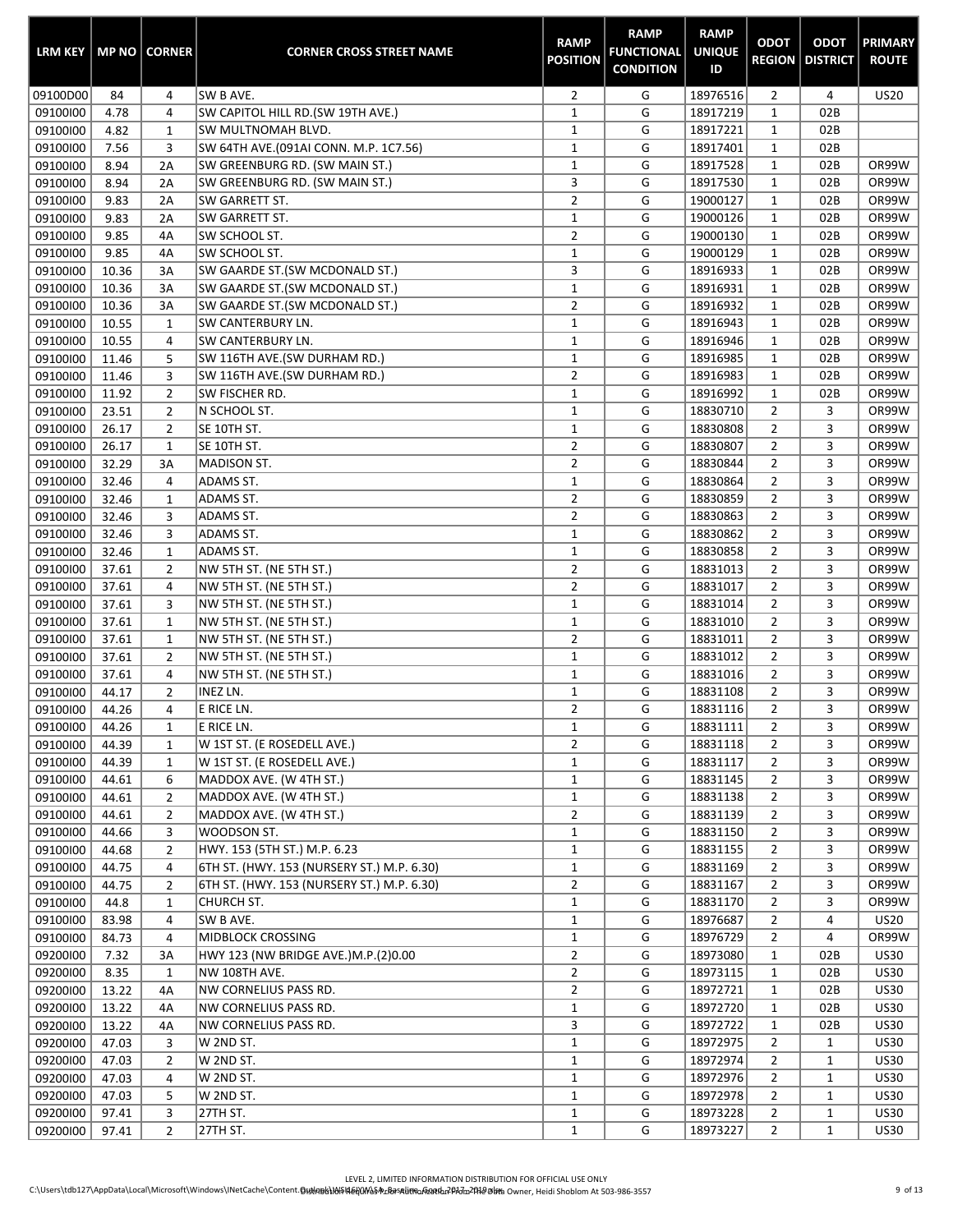| <b>LRM KEY</b>       |                    | <b>MP NO   CORNER</b> | <b>CORNER CROSS STREET NAME</b>                   | <b>RAMP</b><br><b>POSITION</b> | <b>RAMP</b><br><b>FUNCTIONAL</b><br><b>CONDITION</b> | <b>RAMP</b><br><b>UNIQUE</b><br>ID | <b>ODOT</b>                      | <b>ODOT</b><br><b>REGION   DISTRICT</b> | <b>PRIMARY</b><br><b>ROUTE</b> |
|----------------------|--------------------|-----------------------|---------------------------------------------------|--------------------------------|------------------------------------------------------|------------------------------------|----------------------------------|-----------------------------------------|--------------------------------|
| 09200100             | 97.45              | 3                     | FRANKLIN AVE.                                     | $\mathbf{1}$                   | G                                                    | 18973234                           | $\overline{2}$                   | $\mathbf{1}$                            | <b>US30</b>                    |
| 09200100             | 97.45              | 1                     | <b>FRANKLIN AVE.</b>                              | $\mathbf{1}$                   | G                                                    | 18973232                           | $\overline{2}$                   | $\mathbf{1}$                            | <b>US30</b>                    |
| 09200100             | 97.45              | 2                     | <b>FRANKLIN AVE.</b>                              | $\mathbf{1}$                   | G                                                    | 18973233                           | $\overline{2}$                   | $\mathbf 1$                             | <b>US30</b>                    |
| 09200100             | 97.45              | 4                     | <b>FRANKLIN AVE.</b>                              | $\overline{2}$                 | G                                                    | 18973237                           | 2                                | 1                                       | <b>US30</b>                    |
| 09200100             | 97.48              | 3                     | 23RD ST.                                          | $\mathbf 1$                    | G                                                    | 18973241                           | $\overline{2}$                   | $\mathbf{1}$                            | <b>US30</b>                    |
| 09200100             | 97.48              | 4                     | 23RD ST.                                          | $\mathbf{1}$                   | G                                                    | 18973242                           | $\overline{2}$                   | $\mathbf{1}$                            | <b>US30</b>                    |
| 09200100             | 97.48              | $\overline{2}$        | 23RD ST.                                          | $\overline{2}$                 | G                                                    | 18973240                           | $\overline{2}$                   | $1\,$                                   | <b>US30</b>                    |
| 12300100             | 1.29               | 3                     | N SYRACUSE ST.                                    | $\mathbf 1$                    | G                                                    | 18944910                           | $\mathbf 1$                      | 02B                                     | US30BY                         |
| 12300100             | 1.42               | 4                     | IN JOHN AVE.                                      | $\overline{2}$                 | G                                                    | 18944937                           | $\mathbf{1}$                     | 02B                                     | US30BY                         |
| 12300100             | 1.52               | 3                     | IN RICHMOND AVE.                                  | $\mathbf 1$<br>$\mathbf 1$     | G<br>G                                               | 18944945                           | $\mathbf{1}$                     | 02B                                     | US30BY                         |
| 12300100<br>12300100 | 1.85<br>1.9        | $\overline{2}$        | N TYLER AVE.<br>N POLK AVE.                       | $\overline{2}$                 | G                                                    | 18944980<br>18944987               | $\mathbf 1$<br>1                 | 02B<br>02B                              | US30BY<br>US30BY               |
| 12300100             | 1.9                | 1<br>2                | N POLK AVE.                                       | $\overline{2}$                 | G                                                    | 18944989                           | 1                                | 02B                                     | US30BY                         |
| 12300100             | 2.07               | $\overline{2}$        | N BURR AVE.                                       | $\overline{2}$                 | G                                                    | 18945209                           | $\mathbf 1$                      | 02B                                     | US30BY                         |
| 12300100             | 2.07               | $\mathbf{1}$          | N BURR AVE.                                       | $\mathbf 1$                    | G                                                    | 18945206                           | $\mathbf 1$                      | 02B                                     | US30BY                         |
| 12300100             | 2.35               | 4                     | ∣N GILBERT AVE.                                   | $\mathbf 1$                    | G                                                    | 18945238                           | 1                                | 02B                                     | US30BY                         |
| 12300100             | 2.35               | 4                     | ∣N GILBERT AVE.                                   | $\overline{2}$                 | G                                                    | 18945239                           | 1                                | 02B                                     | US30BY                         |
| 12300100             | 2.58               | $\overline{2}$        | ln westanna ave.                                  | $\mathbf{1}$                   | G                                                    | 18945262                           | 1                                | 02B                                     | US30BY                         |
| 12300100             | 2.58               | $\overline{2}$        | N WESTANNA AVE.                                   | $\overline{2}$                 | G                                                    | 18945263                           | 1                                | 02B                                     | US30BY                         |
| 12300100             | 2.64               | 4                     | IN FORTUNE AVE.                                   | $\overline{2}$                 | G                                                    | 18945275                           | 1                                | 02B                                     | US30BY                         |
| 12300100             | 2.64               | 1                     | IN FORTUNE AVE.                                   | $\mathbf 1$                    | G                                                    | 18945268                           | 1                                | 02B                                     | US30BY                         |
| 12300100             | 3.03               | 1                     | IN PORTSMOUTH AVE.                                | $\overline{2}$                 | G                                                    | 18945325                           | $\mathbf{1}$                     | 02B                                     | US30BY                         |
| 12300100             | 3.03               | 1                     | IN PORTSMOUTH AVE.                                | $\mathbf{1}$                   | G                                                    | 18945324                           | $\mathbf 1$                      | 02B                                     | US30BY                         |
| 12300100             | 4.15               | $\mathbf{1}$          | N WABASH AVE.                                     | $\mathbf 1$                    | G                                                    | 18945487                           | $\mathbf 1$                      | 02B                                     | US30BY                         |
| 12300100             | 4.38               | 3                     | N CURTIS AVE.                                     | $\overline{2}$                 | G                                                    | 18945538                           | 1                                | 02B                                     | US30BY                         |
| 12300100             | 4.38               | 3                     | N CURTIS AVE.                                     | $\mathbf 1$                    | G                                                    | 18945537                           | 1                                | 02B                                     | US30BY                         |
| 12300100             | 4.97               | 3                     | N ELMORE AVE.                                     | $\overline{2}$                 | G                                                    | 18945648                           | $\mathbf{1}$                     | 02B                                     | US30BY                         |
| 12300100             | 4.97               | 3                     | N ELMORE AVE.                                     | $\mathbf{1}$                   | G                                                    | 18945647                           | 1                                | 02B                                     | US30BY                         |
| 12300100             | 5                  | 4                     | IN FENWICK AVE.                                   | $\mathbf{1}$                   | G                                                    | 18945656                           | 1                                | 02B                                     | US30BY                         |
| 12300100             | 5                  | 3                     | N FENWICK AVE.                                    | $\mathbf{1}$                   | G                                                    | 18945655                           | 1                                | 02B                                     | US30BY                         |
| 12300100             | 13.04              | 1                     | NE 133RD AVE.                                     | $\mathbf 1$                    | G                                                    | 18945167                           | $\mathbf{1}$                     | 02B                                     | US30BY                         |
| 13100100             | 9<br>9             | 4                     | <b>ENTRANCE TO COLUMBIA BANK</b>                  | $\mathbf 1$<br>$\mathbf 1$     | G<br>G                                               | 18967750<br>18967749               | $\overline{2}$<br>$\overline{2}$ | $\mathbf{1}$<br>$\mathbf{1}$            | OR131                          |
| 13100100<br>13800D00 | $-0.32$            | 3<br>1                | <b>ENTRANCE TO COLUMBIA BANK</b><br>SE SPRUCE ST. | $\mathbf 1$                    | G                                                    | 16328735                           | 3                                | $\overline{7}$                          | OR131<br>OR138                 |
| 13800D00             | $-0.32$            | 4                     | SE SPRUCE ST.                                     | $\mathbf 1$                    | G                                                    | 16328739                           | 3                                | $\overline{7}$                          | OR138                          |
| 13800D00             | $-0.32$            | $\mathbf 1$           | SE SPRUCE ST.                                     | $\overline{2}$                 | G                                                    | 16328734                           | 3                                | $\overline{7}$                          | OR138                          |
| 13800D00             | $-0.32$            | 3                     | SE SPRUCE ST.                                     | $\mathbf{1}$                   | G                                                    | 16328737                           | 3                                | 7                                       | OR138                          |
| 13800100             | $-0.78$            | 2                     | 138AE CONN. M.P. 1C-0.80                          | 1                              | G                                                    | 16328712                           | 3                                | $\overline{7}$                          | OR138                          |
| 13800100             | $-0.78$            | 1A                    | 138AE CONN. M.P. 1C-0.80                          | 3                              | G                                                    | 16328730                           | 3                                | $\overline{7}$                          | OR138                          |
| 13800100             | $-0.78$            | 3                     | 138AE CONN. M.P. 1C-0.80                          | $\mathbf{1}$                   | G                                                    | 16328576                           | 3                                | 7                                       | OR138                          |
| 13800100             | $-0.78$            | 4                     | 138AE CONN. M.P. 1C-0.80                          | $\mathbf{1}$                   | G                                                    | 16328578                           | 3                                | $\overline{7}$                          | OR138                          |
| 13800100             | $-0.75$            | 1                     | W COREY CT.                                       | $\overline{2}$                 | G                                                    | 16328579                           | 3                                | $\overline{7}$                          | OR138                          |
| 13800100             | $-0.75$            | 1                     | W COREY CT.                                       | $\mathbf{1}$                   | G                                                    | 16328580                           | 3                                | 7                                       | OR138                          |
| 13800100             | $-0.75$            | 2                     | W COREY CT.                                       | $\overline{2}$                 | G                                                    | 16328581                           | 3                                | $\overline{7}$                          | OR138                          |
| 13800100             | $-0.75$            | 4                     | W COREY CT.                                       | $\mathbf{1}$                   | G                                                    | 16328584                           | 3                                | 7                                       | OR138                          |
| 13800100             | $-0.75$            | 3                     | W COREY CT.                                       | 1                              | G                                                    | 16328583                           | 3                                | $\overline{7}$                          | OR138                          |
| 13800100             | $-0.68$            | $\overline{2}$        | W MADRONE ST.                                     | $\mathbf{1}$                   | G                                                    | 16328586                           | 3                                | $\overline{7}$                          | OR138                          |
| 13800100             | $-0.68$            | 3                     | W MADRONE ST.                                     | $\mathbf{1}$                   | G                                                    | 16328587                           | 3                                | $\overline{7}$                          | OR138                          |
| 13800100             | $-0.68$            | 3A                    | W MADRONE ST.                                     | $\mathbf{1}$                   | G                                                    | 17588001                           | 3                                | 7                                       | OR138                          |
| 13800100             | $-0.68$            | 5                     | W MADRONE ST.                                     | $\mathbf 1$                    | G                                                    | 16328590                           | 3                                | $\overline{7}$                          | OR138                          |
| 13800100             | $-0.68$            | 4                     | W MADRONE ST.                                     | $\mathbf{1}$                   | G                                                    | 16328589                           | 3                                | 7                                       | OR138                          |
| 13800100             | $-0.68$            | 3A                    | W MADRONE ST.                                     | $\overline{2}$                 | G                                                    | 17588002                           | 3                                | $\overline{7}$                          | OR138                          |
| 13800100             | $-0.68$            | 3A                    | W MADRONE ST.                                     | 3                              | G                                                    | 17588003                           | 3                                | 7<br>7                                  | OR138                          |
| 13800100             | $-0.47$<br>$-0.47$ | 1<br>2                | SE PARROTT ST.<br>SE PARROTT ST.                  | 1<br>$\mathbf{1}$              | G<br>G                                               | 16328591<br>16328592               | 3<br>3                           | $\overline{7}$                          | OR138<br>OR138                 |
| 13800100<br>13800100 | $-0.42$            | 4                     | SE SPRUCE ST.                                     | $\overline{2}$                 | G                                                    | 16328727                           | 3                                | $\overline{7}$                          | OR138                          |
| 13800100             | $-0.42$            | $\overline{2}$        | SE SPRUCE ST.                                     | $\mathbf{1}$                   | G                                                    | 16328724                           | 3                                | 7                                       | OR138                          |
| 13800100             | $-0.42$            | 2                     | SE SPRUCE ST.                                     | $\overline{2}$                 | G                                                    | 16328723                           | 3                                | $\overline{7}$                          | OR138                          |
| 13800100             | $-0.42$            | 1                     | SE SPRUCE ST.                                     | $\mathbf{1}$                   | G                                                    | 16328722                           | 3                                | $\overline{7}$                          | OR138                          |
| 13800100             | $-0.36$            | 4                     | SE PINE ST. (138AK CONN. M.P. 1C-0.14)            | $\mathbf{1}$                   | G                                                    | 16328597                           | 3                                | $\overline{7}$                          | OR138                          |

×.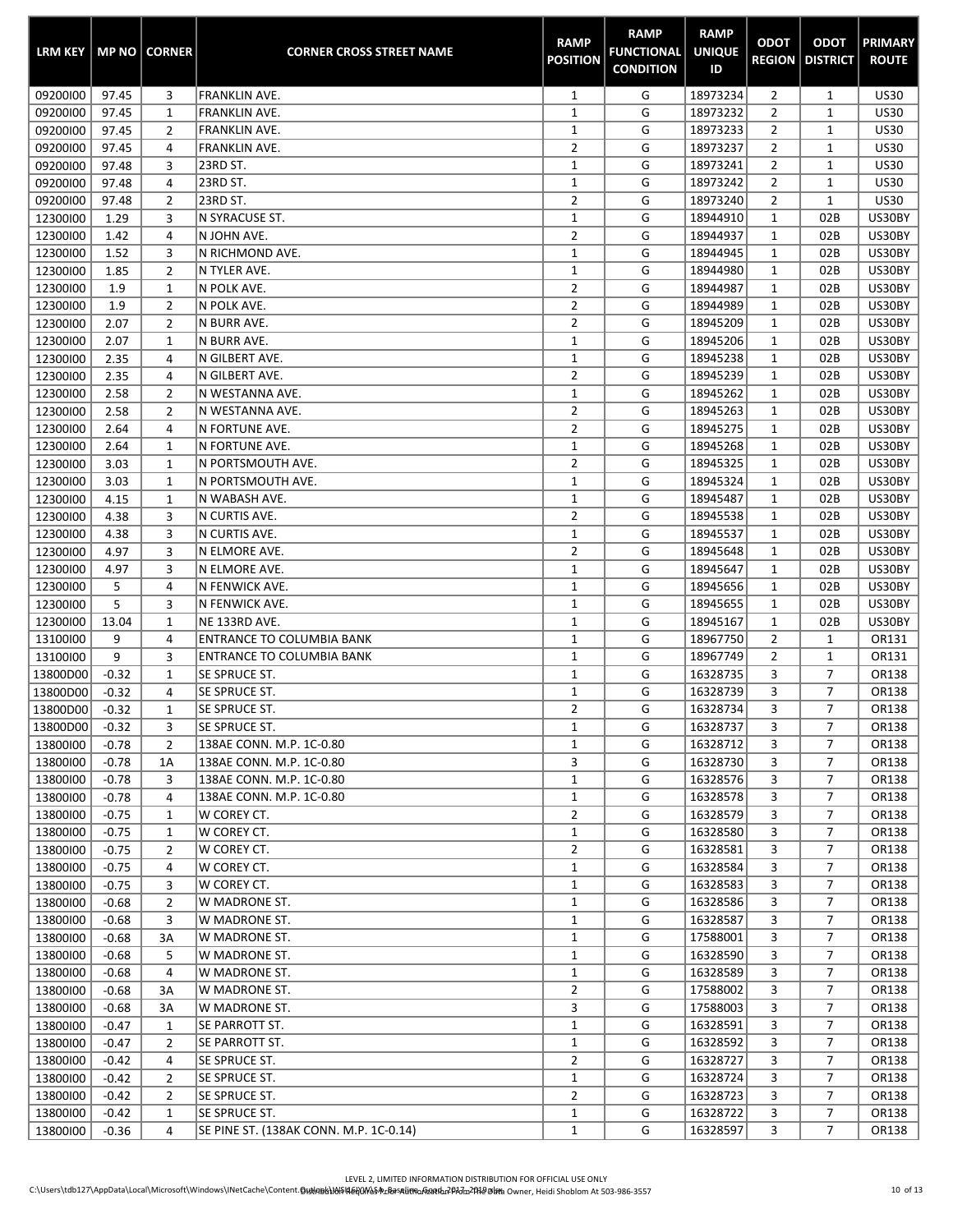| <b>LRM KEY</b> |         | MP NO CORNER   | <b>CORNER CROSS STREET NAME</b>              | <b>RAMP</b><br><b>POSITION</b> | <b>RAMP</b><br><b>FUNCTIONAL</b><br><b>CONDITION</b> | <b>RAMP</b><br><b>UNIQUE</b><br>ID | <b>ODOT</b><br><b>REGION</b> | <b>ODOT</b><br><b>DISTRICT</b> | <b>PRIMARY</b><br><b>ROUTE</b> |
|----------------|---------|----------------|----------------------------------------------|--------------------------------|------------------------------------------------------|------------------------------------|------------------------------|--------------------------------|--------------------------------|
| 13800100       | $-0.36$ | 1              | SE PINE ST. (138AK CONN. M.P. 1C-0.14)       | 1                              | G                                                    | 16328595                           | 3                            | 7                              | OR138                          |
| 13800100       | $-0.31$ | 3              | SE STEPHENS ST. (SE OAK AVE.)                | $\mathbf 1$                    | G                                                    | 16328600                           | 3                            | $\overline{7}$                 | OR99                           |
| 13800100       | $-0.31$ | $\overline{4}$ | SE STEPHENS ST. (SE OAK AVE.)                | $\mathbf 1$                    | G                                                    | 16328601                           | 3                            | 7                              | <b>OR99</b>                    |
| 13800100       | $-0.23$ | 3A             | SE WASHINGTON AVE. (138AF CONN. M.P. 2C0.23) | $\overline{2}$                 | G                                                    | 16328604                           | 3                            | 7                              | <b>OR99</b>                    |
| 13800100       | $-0.23$ | 3A             | SE WASHINGTON AVE. (138AF CONN. M.P. 2C0.23) | $\mathbf 1$                    | G                                                    | 16328605                           | 3                            | $\overline{7}$                 | OR99                           |
| 13800100       | $-0.23$ | 3A             | SE WASHINGTON AVE. (138AF CONN. M.P. 2C0.23) | 3                              | G                                                    | 16328603                           | 3                            | $\overline{7}$                 | <b>OR99</b>                    |
| 13800100       | $-0.23$ | 4              | SE WASHINGTON AVE. (138AF CONN. M.P. 2C0.23) | $\mathbf 1$                    | G                                                    | 16328606                           | 3                            | $\overline{7}$                 | <b>OR99</b>                    |
| 13800100       | $-0.23$ | 3              | SE WASHINGTON AVE. (138AF CONN. M.P. 2C0.23) | $\mathbf 1$                    | G                                                    | 16328602                           | 3                            | $\overline{7}$                 | <b>OR99</b>                    |
| 13800100       | $-0.16$ | 3              | SE DOUGLAS AVE.                              | $\mathbf{1}$                   | G                                                    | 16328609                           | 3                            | $\overline{7}$                 | <b>OR99</b>                    |
| 13800100       | $-0.16$ | $\mathbf{1}$   | SE DOUGLAS AVE.                              | $\mathbf{1}$                   | G                                                    | 16328607                           | 3                            | $\overline{7}$                 | <b>OR99</b>                    |
| 13800100       | $-0.16$ | $\overline{2}$ | SE DOUGLAS AVE.                              | $\mathbf 1$                    | G                                                    | 16328608                           | 3                            | 7                              | <b>OR99</b>                    |
| 13800100       | $-0.16$ | 4              | SE DOUGLAS AVE.                              | $\mathbf 1$                    | G                                                    | 16328610                           | 3                            | 7                              | <b>OR99</b>                    |
| 13800100       | 0       | $\mathbf{1}$   | 138AH CONN. M.P. 1C0.00                      | $\mathbf 1$                    | G                                                    | 16328611                           | 3                            | $\overline{7}$                 | OR138                          |
| 13800100       | 0       | 2A             | 138AH CONN. M.P. 1C0.00                      | $\mathbf 2$                    | G                                                    | 16328619                           | 3                            | $\overline{7}$                 | OR138                          |
| 13800100       | 0       | 4              | 138AH CONN. M.P. 1C0.00                      | $\mathbf{1}$                   | G                                                    | 16328615                           | 3                            | $\overline{7}$                 | OR138                          |
| 13800100       | 0       | 2A             | 138AH CONN. M.P. 1C0.00                      | $\mathbf 1$                    | G                                                    | 16328620                           | 3                            | $\overline{7}$                 | OR138                          |
| 13800100       | 0       | 3              | 138AH CONN. M.P. 1C0.00                      | $\mathbf{1}$                   | G                                                    | 16328614                           | 3                            | $\overline{7}$                 | OR138                          |
| 14000D00       | 50.32   | 4              | A ST.                                        | $\mathbf 1$                    | G                                                    | 18729084                           | $\overline{2}$               | 3                              | OR214                          |
| 14000100       | 19.43   | $\overline{2}$ | PINEHURST ST.                                | $\mathbf 1$                    | G                                                    | 18729193                           | $\overline{2}$               | 3                              | OR219                          |
| 14000100       | 19.43   | $\mathbf{1}$   | PINEHURST ST.                                | $\mathbf 1$                    | G                                                    | 18729192                           | $\overline{2}$               | 3                              | OR219                          |
| 14000100       | 19.54   | $\overline{2}$ | SARAH DR.                                    | $\mathbf 1$                    | G                                                    | 18729196                           | $\overline{2}$               | 3                              | OR219                          |
| 14000100       | 19.7    | $\mathbf{1}$   | MISSION DR.                                  | $\mathbf 1$                    | G                                                    | 18729201                           | $\overline{2}$               | 3                              | OR219                          |
| 14000100       | 36.52   | $\overline{2}$ | WOODLAND AVE.                                | $\mathbf 1$                    | G                                                    | 18729292                           | $\overline{2}$               | 3                              | OR219                          |
| 14000100       | 36.52   | 3              | WOODLAND AVE.                                | $\mathbf 1$                    | G                                                    | 18729293                           | $\overline{2}$               | 3                              | OR219                          |
| 14000100       | 36.63   | 3A             | 001QC FRONT. (ARNEY RD.) M.P. 1F271.68       | $\mathbf 2$                    | G                                                    | 18729297                           | $\overline{2}$               | 3                              | OR219                          |
| 14000100       | 36.63   | 3A             | 001QC FRONT. (ARNEY RD.) M.P. 1F271.68       | $\mathbf 1$                    | G                                                    | 18729296                           | $\overline{2}$               | 3                              | OR219                          |
| 14000100       | 37.14   | $\overline{2}$ | OREGON WAY (COUNTRY CLUB RD.)                | $\mathbf 1$                    | G                                                    | 18729340                           | $\overline{2}$               | 3                              | OR214                          |
| 14000100       | 37.27   | $\overline{2}$ | N CASCADE DR.                                | $\mathbf 1$                    | G                                                    | 18729344                           | $\overline{2}$               | 3                              | OR214                          |
| 14000100       | 38.13   | 3              | N 5TH ST. (N MERIDIAN DR.)                   | $\mathbf 1$                    | G                                                    | 18729372                           | $\overline{2}$               | 3                              | OR214                          |
| 14000100       | 50.55   | $\overline{4}$ | PARK ST.                                     | $\mathbf 1$                    | G                                                    | 18729540                           | $\overline{2}$               | 3                              | OR214                          |
| 14000100       | 50.72   | 3              | HWY. 140 (LEWIS ST.) M.P. (2)50.64           | $\overline{2}$                 | G                                                    | 18729560                           | $\overline{2}$               | 3                              | OR214                          |
| 14100100       | 5.24    | 5              | SW HUNZIKER ST. (SW SCOFFINS ST.)            | $\mathbf{1}$                   | G                                                    | 18856529                           | $\mathbf 1$                  | 02B                            | OR141                          |
| 14100100       | 5.53    | $\overline{2}$ | <b>SW BURNHAM ST.</b>                        | $\mathbf 1$                    | G                                                    | 18856538                           | $\mathbf{1}$                 | 02B                            | OR141                          |
| 14100100       | 6.87    | $\mathbf{1}$   | SW LANGTREE ST.                              | $\mathbf 1$                    | G                                                    | 18856602                           | $\mathbf{1}$                 | 02B                            | OR141                          |
| 14100100       | 12.63   | 1A             | SW 95TH AVE.                                 | $\overline{2}$                 | G                                                    | 18856400                           | $\mathbf{1}$                 | 02B                            | OR141                          |
| 144AFI00       | 0.23    | 2A             | SW BARNES RD. (144AH CONN. M.P. 8C0.12)      | $\mathbf{1}$                   | G                                                    | 18883235                           | $\mathbf{1}$                 | 02B                            |                                |
| 144BNI00       | 6.83    | 4              | SW GONZAGA ST.                               | $\mathbf 1$                    | G                                                    | 18883394                           | $1\,$                        | 02B                            |                                |
| 15000100       | 0.41    | 1              | MAIN ST.                                     | 1                              | G                                                    | 18714257                           | 2                            | 3                              | OR221                          |
| 15000100       | 0.41    | $\overline{2}$ | MAIN ST.                                     | $\overline{2}$                 | G                                                    | 18714260                           | 2                            | 3                              | OR221                          |
| 15000100       | 0.41    | $\mathbf{1}$   | MAIN ST.                                     | $\overline{2}$                 | G                                                    | 18714258                           | $\overline{2}$               | 3                              | OR221                          |
| 15000100       | 0.41    | 3              | MAIN ST.                                     | $\overline{2}$                 | G                                                    | 18714262                           | $\overline{2}$               | 3                              | OR221                          |
| 15000100       | 0.41    | 4              | MAIN ST.                                     | $\overline{2}$                 | G                                                    | 18714264                           | $\overline{2}$               | 3                              | OR221                          |
| 15000100       | 0.48    | 4              | HWY. 155 M.P. 9.19 (FERRY ST.)               | $\overline{2}$                 | G                                                    | 18714272                           | $\overline{2}$               | 3                              | OR221                          |
| 15000100       | 0.48    | 1              | HWY. 155 M.P. 9.19 (FERRY ST.)               | $\overline{2}$                 | G                                                    | 18714266                           | $\overline{2}$               | 3                              | OR221                          |
| 15000100       | 0.48    | 4              | HWY. 155 M.P. 9.19 (FERRY ST.)               | $\mathbf{1}$                   | G                                                    | 18714271                           | $\overline{2}$               | 3                              | OR221                          |
| 15000100       | 0.48    | $\overline{2}$ | HWY. 155 M.P. 9.19 (FERRY ST.)               | $\overline{2}$                 | G                                                    | 18714268                           | $\overline{2}$               | 3                              | OR221                          |
| 15000100       | 0.54    | 1              | ALDER ST.                                    | $\mathbf{1}$                   | G                                                    | 18714275                           | $\overline{2}$               | 3                              | OR221                          |
| 15000100       | 19.72   | 4              | <b>HOPE AVE. NW</b>                          | $\mathbf{1}$                   | G                                                    | 18714385                           | $\overline{2}$               | 3                              | OR221                          |
| 15000100       | 19.72   | 3              | <b>HOPE AVE. NW</b>                          | $\mathbf{1}$                   | G                                                    | 18714383                           | $\overline{2}$               | 3                              | OR221                          |
| 15000100       | 19.72   | 3              | <b>HOPE AVE. NW</b>                          | $\overline{2}$                 | G                                                    | 18714384                           | $\overline{2}$               | 3                              | OR221                          |
| 15000100       | 20.39   | 4              | <b>GLEN CREEK RD. NW</b>                     | $\mathbf{1}$                   | G                                                    | 18714429                           | $\overline{2}$               | 3                              | OR221                          |
| 15000100       | 20.39   | 4              | <b>GLEN CREEK RD. NW</b>                     | $\overline{2}$                 | G                                                    | 18714430                           | $\overline{2}$               | 3                              | OR221                          |
| 15000100       | 20.52   | $\overline{2}$ | MOYER LN. NW                                 | $\mathbf{1}$                   | G                                                    | 18714464                           | $\overline{2}$               | 3                              | OR221                          |
| 15000100       | 20.71   | 2A             | 2ND ST. NW                                   | $\overline{2}$                 | G                                                    | 19055088                           | $\overline{2}$               | 3                              | OR221                          |
| 15000100       | 20.71   | 2A             | 2ND ST. NW                                   | $\mathbf{1}$                   | G                                                    | 18714487                           | $\overline{2}$               | 3                              | OR221                          |
| 15000100       | 20.71   | 4A             | 2ND ST. NW                                   | $\overline{2}$                 | G                                                    | 19055089                           | $\overline{2}$               | 3                              | OR221                          |
| 15000100       | 20.71   | 4A             | 2ND ST. NW                                   | $\mathbf{1}$                   | G                                                    | 18714490                           | $\overline{2}$               | 3                              | OR221                          |
| 15000100       | 20.71   | 2              | 2ND ST. NW                                   | $\mathbf{1}$                   | G                                                    | 18714485                           | $\overline{2}$               | 3                              | OR221                          |
| 15000100       | 20.78   | 1              | EDGEWATER ST. NW (030AP CONN. M.P. 1C26.01)  | $\overline{2}$                 | G                                                    | 18714498                           | $\overline{2}$               | 3                              | OR221                          |
| 15500100       | 8.81    | $\overline{2}$ | 7TH ST.                                      | $\mathbf{1}$                   | G                                                    | 18751173                           | $\overline{2}$               | 3                              |                                |
|                |         |                |                                              |                                |                                                      |                                    |                              |                                |                                |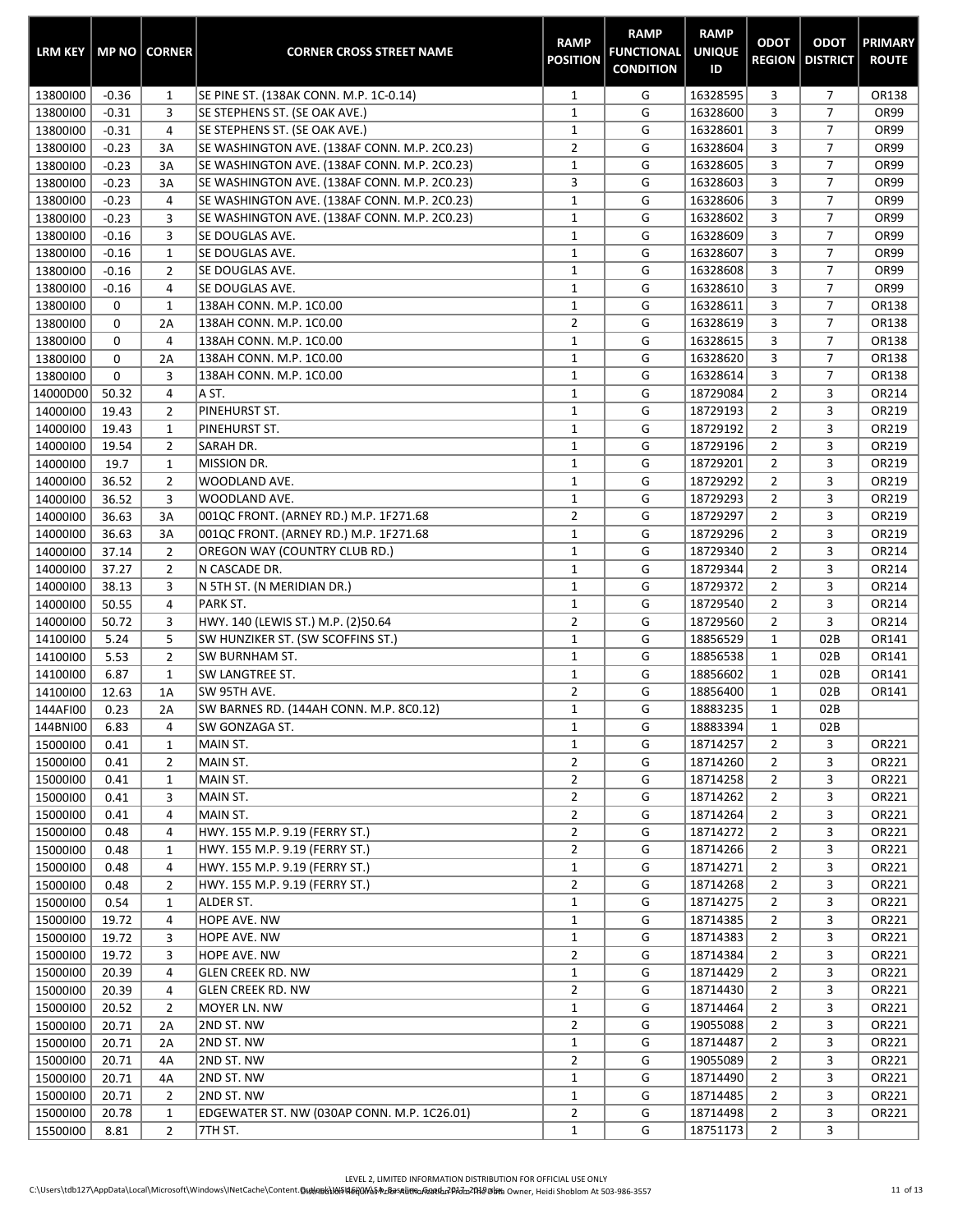| <b>LRM KEY</b> |         | <b>MP NO   CORNER</b> | <b>CORNER CROSS STREET NAME</b>        | <b>RAMP</b><br><b>POSITION</b> | <b>RAMP</b><br><b>FUNCTIONAL</b><br><b>CONDITION</b> | <b>RAMP</b><br><b>UNIQUE</b><br>ID | <b>ODOT</b>    | <b>ODOT</b><br><b>REGION   DISTRICT</b> | <b>PRIMARY</b><br><b>ROUTE</b> |
|----------------|---------|-----------------------|----------------------------------------|--------------------------------|------------------------------------------------------|------------------------------------|----------------|-----------------------------------------|--------------------------------|
| 15500100       | 8.81    | 2                     | 7TH ST.                                | $\overline{2}$                 | G                                                    | 18751174                           | $\overline{2}$ | 3                                       |                                |
| 15500100       | 8.98    | 4                     | <b>MIDBLOCK CROSSING</b>               | $\mathbf 1$                    | G                                                    | 18751191                           | $\overline{2}$ | 3                                       |                                |
| 15700100       | 6.68    | $\overline{2}$        | NW VIOLA ST.                           | $\mathbf 1$                    | G                                                    | 18751604                           | $\overline{2}$ | 3                                       | OR18B                          |
| 16000100       | 16.1    | 3                     | HWY. 161 M.P. 11.31 (MAIN ST.)         | $\mathbf 1$                    | G                                                    | 18773829                           | 2              | 3                                       | OR213                          |
| 16000100       | 29.54   | $\overline{2}$        | N 3RD ST.                              | $\mathbf 1$                    | G                                                    | 18773888                           | $\overline{2}$ | 3                                       | OR213                          |
| 16000100       | 29.59   | 3                     | N 2ND ST.                              | $\mathbf{1}$                   | G                                                    | 18773898                           | $\overline{2}$ | 3                                       | OR213                          |
| 16000100       | 29.59   | $\overline{2}$        | N 2ND ST.                              | $\mathbf 1$                    | G                                                    | 18773896                           | $\overline{2}$ | 3                                       | OR213                          |
| 16000100       | 29.59   | $\overline{2}$        | N 2ND ST.                              | $\overline{2}$                 | G                                                    | 18773897                           | $\overline{2}$ | 3                                       | OR213                          |
| 16100100       | 12      | $\overline{2}$        | N HEZZIE LN.                           | $\mathbf 1$                    | G                                                    | 18774312                           | $\mathbf{1}$   | 02C                                     | OR211                          |
| 162ADI00       | 1.96    | 4                     | 162AC CONN. M.P. 1C1.95                | $\mathbf{2}$                   | G                                                    | 18627980                           | $\overline{2}$ | 3                                       |                                |
| 162ADI00       | 1.96    | $\mathbf{1}$          | 162AC CONN. M.P. 1C1.95                | $\mathbf 1$                    | G                                                    | 18627973                           | $\overline{2}$ | 3                                       |                                |
| 16300100       | 40.32   | 4                     | OLSON RD. (CENTRAL ST.)                | $\overline{2}$                 | G                                                    | 18596573                           | 2              | 3                                       | OR214                          |
| 16300100       | 40.52   | $\overline{2}$        | KOONS ST.                              | $\mathbf 1$                    | G                                                    | 18596593                           | $\overline{2}$ | 3                                       | OR214                          |
| 17100100       | $-0.01$ | $\mathbf{1}$          | SE 17TH AVE.                           | $\mathbf 1$                    | G                                                    | 18884166                           | $\mathbf 1$    | 02B                                     |                                |
| 17100100       | 1.32    | 3                     | 171AE CONN. (SE 37TH AVE.) M.P. 1C1.32 | $\mathbf 1$                    | G                                                    | 18884192                           | $\mathbf 1$    | 02B                                     | OR224                          |
| 17100100       | 1.32    | 3                     | 171AE CONN. (SE 37TH AVE.) M.P. 1C1.32 | $\overline{2}$                 | G                                                    | 18884193                           | $\mathbf{1}$   | 02B                                     | OR224                          |
| 19100100       | 3.26    | $\overline{2}$        | SW MILL ST. (SE MILL ST.)              | $\mathbf 1$                    | G                                                    | 18574592                           | $\overline{2}$ | 3                                       | OR223                          |
| 19100100       | 3.26    | $\overline{2}$        | SW MILL ST. (SE MILL ST.)              | $\overline{2}$                 | G                                                    | 18574593                           | $\overline{2}$ | 3                                       | OR223                          |
| 19400100       | 7.32    | 3                     | KNOX ST. S (KNOX ST. N)                | $\mathbf 1$                    | G                                                    | 18330740                           | $\overline{2}$ | 4                                       | OR194                          |
| 19400100       | 7.38    | $\overline{2}$        | BROAD ST. S (BROAD ST. N)              | $\mathbf 1$                    | G                                                    | 18330746                           | $\overline{2}$ | 4                                       | OR194                          |
| 19400100       | 7.38    | $\overline{2}$        | BROAD ST. S (BROAD ST. N)              | $\overline{2}$                 | G                                                    | 18330747                           | $\overline{2}$ | 4                                       | OR194                          |
| 19400100       | 7.5     | 4                     | CATRON ST. S (CATRON ST. N)            | $\mathbf 1$                    | G                                                    | 18330765                           | $\overline{2}$ | 4                                       | OR194                          |
| 21000100       | 10.77   | 4                     | SEVEN MILE LN.                         | $\overline{2}$                 | G                                                    | 18343092                           | $\overline{2}$ | 4                                       | OR34                           |
| 21000100       | 10.77   | 3                     | SEVEN MILE LN.                         | $\mathbf{1}$                   | G                                                    | 18343089                           | $\overline{2}$ | 4                                       | <b>OR34</b>                    |
| 21000100       | 10.77   | 4                     | SEVEN MILE LN.                         | $\mathbf{1}$                   | G                                                    | 18343091                           | $\overline{2}$ | 4                                       | <b>OR34</b>                    |
| 21000100       | 10.77   | $\mathbf{1}$          | SEVEN MILE LN.                         | $\mathbf 1$                    | G                                                    | 18343085                           | $\overline{2}$ | 4                                       | OR34                           |
| 21000100       | 10.77   | $\overline{2}$        | SEVEN MILE LN.                         | $\mathbf{1}$                   | G                                                    | 18343087                           | $\overline{2}$ | 4                                       | OR34                           |
| 21000100       | 10.77   | $\mathbf{1}$          | SEVEN MILE LN.                         | $\overline{2}$                 | G                                                    | 18343086                           | $\overline{2}$ | 4                                       | <b>OR34</b>                    |
| 21000100       | 10.77   | 3                     | SEVEN MILE LN.                         | $\overline{2}$                 | G                                                    | 18343090                           | 2              | 4                                       | OR34                           |
| 21000100       | 10.77   | $\overline{2}$        | SEVEN MILE LN.                         | $\overline{2}$                 | G                                                    | 18343088                           | $\overline{2}$ | 4                                       | OR34                           |
| 22800100       | 0.64    | 3A                    | CENTENNIAL BLVD.                       | 3                              | G                                                    | 16129525                           | $\overline{2}$ | 5                                       | OR528                          |
| 22800100       | 0.64    | 4A                    | <b>CENTENNIAL BLVD.</b>                | $\mathbf 1$                    | G                                                    | 16129529                           | $\overline{2}$ | 5                                       | OR528                          |
| 22800100       | 0.64    | 3A                    | CENTENNIAL BLVD.                       | $\mathbf 1$                    | G                                                    | 16129527                           | $\overline{2}$ | 5                                       | OR528                          |
| 228AAI00       | 0.26    | 2A                    | Q ST.                                  | $\overline{2}$                 | G                                                    | 16129589                           | $\overline{2}$ | 5                                       |                                |
| 23100100       | 24.35   | 4                     | <b>MYRTLE ST.</b>                      | $\overline{2}$                 | G                                                    | 16328917                           | 3              | $\overline{7}$                          |                                |
| 23100100       | 24.35   | $\mathbf{1}$          | MYRTLE ST.                             | $\mathbf 1$                    | G                                                    | 16328899                           | 3              | $\overline{7}$                          |                                |
| 24000100       | 0.47    | 1                     | ENTRANCE TO PONY VILLAGE MALL          | 2                              | G                                                    | 16329777                           | 3              | 7                                       | OR540                          |
| 24000100       | 0.47    | 2                     | ENTRANCE TO PONY VILLAGE MALL          | $\overline{2}$                 | G                                                    | 16329784                           | 3              | $\overline{7}$                          | OR540                          |
| 24000100       | 0.47    | 3                     | ENTRANCE TO PONY VILLAGE MALL          | $\mathbf{1}$                   | G                                                    | 16329751                           | 3              | 7                                       | OR540                          |
| 24000100       | 0.77    | 4                     | BROADWAY ST. (VIRGINIA AVE.)           | $\overline{2}$                 | G                                                    | 16329606                           | 3              | 7                                       | OR540                          |
| 24000100       | 0.77    | $\mathbf{1}$          | BROADWAY ST. (VIRGINIA AVE.)           | $\mathbf{1}$                   | G                                                    | 16329755                           | 3              | $\overline{7}$                          | OR540                          |
| 32000100       | 35.47   | $\overline{2}$        | FRONT ST.                              | $\mathbf{1}$                   | G                                                    | 16211674                           | 5              | 12                                      |                                |
| 32000100       | 35.52   | 1                     | <b>DUPONT ST.</b>                      | $\overline{2}$                 | G                                                    | 16211682                           | 5              | 12                                      |                                |
| 32000100       | 35.52   | $\mathbf{1}$          | DUPONT ST.                             | $\mathbf{1}$                   | G                                                    | 16211683                           | 5              | 12                                      |                                |
| 32000100       | 35.52   | 3                     | DUPONT ST.                             | $\mathbf{1}$                   | G                                                    | 16211670                           | 5              | 12                                      |                                |
| 32000100       | 35.52   | 4                     | DUPONT ST.                             | $\overline{2}$                 | G                                                    | 16211684                           | 5              | 12                                      |                                |
| 32000100       | 35.52   | 3                     | DUPONT ST.                             | $\overline{2}$                 | G                                                    | 16211669                           | 5              | 12                                      |                                |
| 32000100       | 35.57   | $\overline{2}$        | <b>BONANZA ST.</b>                     | $\mathbf{1}$                   | G                                                    | 16211679                           | 5              | 12                                      |                                |
| 32000100       | 35.57   | $\overline{2}$        | <b>BONANZA ST.</b>                     | $\overline{2}$                 | G                                                    | 16211678                           | 5              | 12                                      |                                |
| 32000100       | 35.57   | 3                     | BONANZA ST.                            | $\overline{2}$                 | G                                                    | 16211692                           | 5              | 12                                      |                                |
| 32000100       | 35.57   | 4                     | BONANZA ST.                            | $\overline{2}$                 | G                                                    | 16211686                           | 5              | 12                                      |                                |
| 32000100       | 35.57   | $\mathbf{1}$          | BONANZA ST.                            | $\overline{2}$                 | G                                                    | 16211680                           | 5              | 12                                      |                                |
| 38000100       | 0.1     | $\overline{2}$        | NE MASON DR.                           | $\overline{2}$                 | G                                                    | 18206571                           | 4              | 10                                      | OR380                          |
| 38000100       | 0.1     | 3                     | NE MASON DR.                           | $\mathbf{1}$                   | G                                                    | 18206572                           | 4              | 10                                      | OR380                          |
| 38000100       | 0.13    | 4                     | SE MOUNTAIN VIEW DR.                   | $\mathbf{1}$                   | G                                                    | 18206577                           | 4              | 10                                      | OR380                          |
| 38000100       | 0.13    | 1                     | SE MOUNTAIN VIEW DR.                   | $\mathbf{1}$                   | G                                                    | 18206574                           | 4              | 10                                      | OR380                          |
| 483ABI00       | 46.65   | $\mathbf{1}$          | NE ATLANTIC ST.                        | $\mathbf{1}$                   | G                                                    | 18585671                           | $\overline{2}$ | 3                                       |                                |
| 483ABI00       | 46.65   | 4                     | NE ATLANTIC ST.                        | $\overline{2}$                 | G                                                    | 18585676                           | $\overline{2}$ | 3                                       |                                |
| 49300100       | 28      | $\overline{2}$        | SE GOODFELLOW ST. (NE GOODFELLOW ST.)  | $\mathbf{1}$                   | G                                                    | 17953605                           | 5              | 14                                      | <b>US30</b>                    |
| 49300100       | 28.15   | $\mathbf{1}$          | SE EAST LN. (NE EAST LN.)              | $\mathbf{1}$                   | G                                                    | 17953623                           | 5              | 14                                      | <b>US30</b>                    |